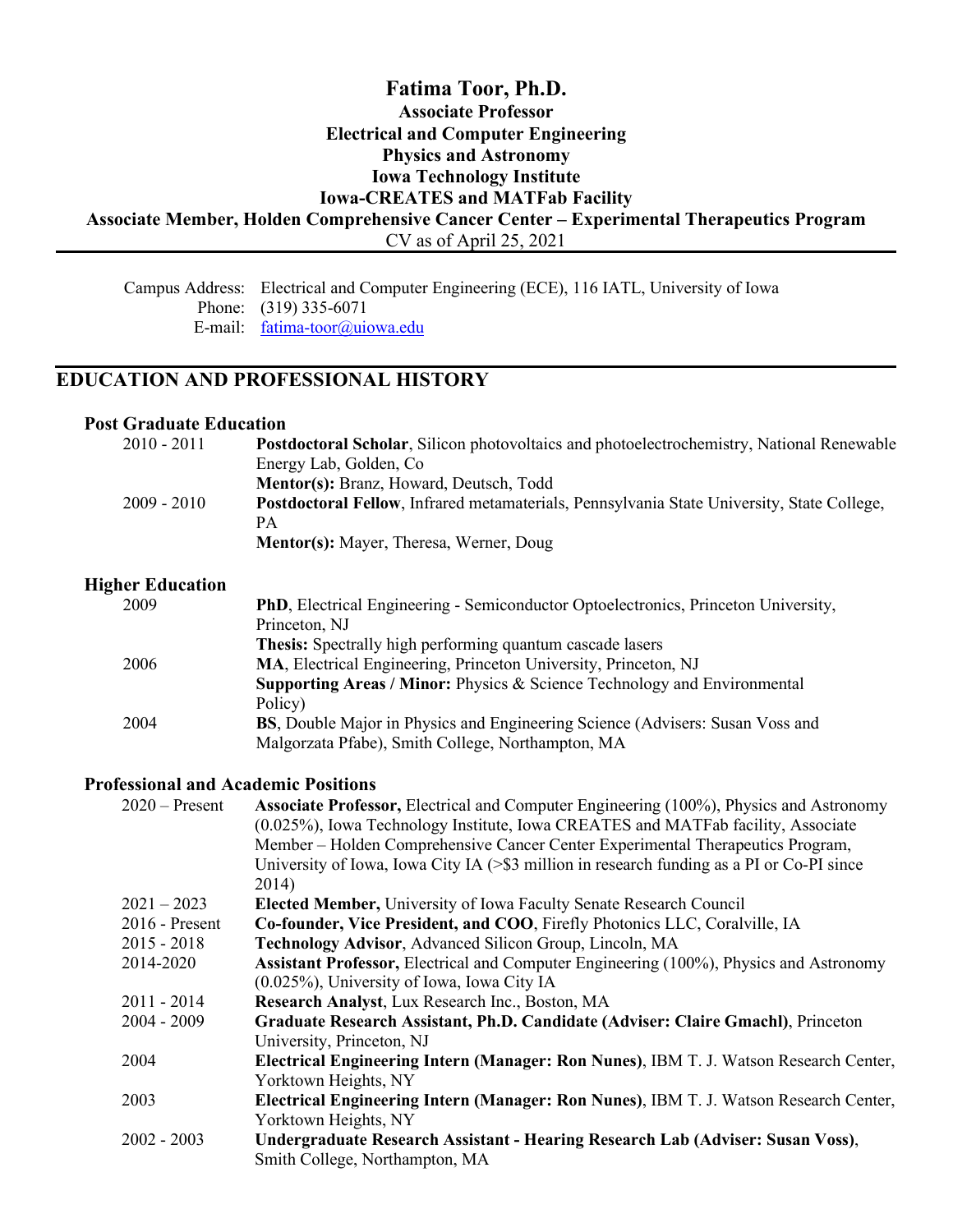|             | Toor, F. Page 2                                                                         |
|-------------|-----------------------------------------------------------------------------------------|
| 2001 - 2002 | <b>Undergraduate Research Assistant - Wireless Communication Theory Group (Adviser:</b> |
|             | Dennis Goeckel), UMass-Amherst, Amherst, MA                                             |

## **Honors and Awards**

| 2020 - Present | <b>Community Champion, SPIE, the society for optics and photonics technology</b>                                                                                                                                                                                                                                       |
|----------------|------------------------------------------------------------------------------------------------------------------------------------------------------------------------------------------------------------------------------------------------------------------------------------------------------------------------|
| 2019 - Present | Elected as the Senior Member, The Optical Society (OSA)                                                                                                                                                                                                                                                                |
| $2019 - 2022$  | Elected as a Member and Co-Chair, Natural Sciences and Engineering Research Council<br>of Canada                                                                                                                                                                                                                       |
| 2019           | Finalist for the Best Student Paper Award, 46th IEEE Photovoltaics Specialists<br>Conference, Amir Asgharzadeh, Marc Abou Anoma, Adam Hoffman, Chetan Chaudhari,<br>Sushrut Bapat, Richard Perkins, Dan Cohen, Daniel Riley, Fatima Toor, Ben Bourne "A<br>Benchmark and Validation of Bifacial PV Irradiance Models". |
| 2019           | Selected Participant of the US Frontiers of Engineering Innovation Symposium,                                                                                                                                                                                                                                          |
|                | National Academy of Engineering, Competitive selection of 100 early-career engineers from<br>industry, universities, and government labs.                                                                                                                                                                              |
| 2019           | 2019 Faculty Startup of the Year Award, Office of the Vice President of Research                                                                                                                                                                                                                                       |
| 2018           | 2018 Outstanding Research Mentor Award, University of Iowa College of Engineering                                                                                                                                                                                                                                      |
| 2018           | Finalist for the Best Student Paper Award, 2018 World Conference on Photovoltaic<br>Energy Conversion (WCPEC-7), Amir Asgharzadeh, Chris Deline, Joshua Stein, Fatima<br>Toor, "A Comparison Study of the Performance of South/North-facing vs East/West-facing<br>Bifacial Modules under Diffuse Shading Conditions"  |
| 2018           | Finalist for the Best Student Poster Award, 2018 World Conference on Photovoltaic<br>Energy Conversion (WCPEC-7), Wenqi Duan, Bingtao Gao, KAS M Ehteshamul Haque,<br>and Fatima Toor, "Performance optimization techniques for the front and back of<br>nanostructured 'black silicon' solar cells"                   |
| 2018           | 2018 Best Graduate Poster Award, 2018 College of Engineering Research Open House,                                                                                                                                                                                                                                      |
|                | Wenqi Duan, Bingtao Gao, Hui Zhi, Gregory LeFevre, Fatima Toor, "High Sensitivity<br>Silicon Nanowire Biosensor for Estrogen Detection in Water Streams"                                                                                                                                                               |
| 2018           | 2018 Best Undergraduate Poster Award, 2018 College of Engineering Research Open                                                                                                                                                                                                                                        |
|                | House, Joshua Deutsch, Aaron Silva, Fatima Toor, "Mie Scattering based Analytical Model                                                                                                                                                                                                                                |
|                | to Compute Plasmon Resonances of Metal Nanoparticles"                                                                                                                                                                                                                                                                  |
| 2018           | 2018 People's Choice Award (3rd out 111 posters), 2018 College of Engineering Research                                                                                                                                                                                                                                 |
|                | Open House, Amir Asgharzadeh Shishavan, Chris Deline, Joshua Stein, Fatima Toor,                                                                                                                                                                                                                                       |
|                | "Impact of Diffuse Shading Conditions on the Performance of Bifacial PV Modules"                                                                                                                                                                                                                                       |
| 2017           | 2017 Research Innovation and Leadership Finalist, Iowa Technology Association                                                                                                                                                                                                                                          |
| 2017           | 2017 University of Iowa International Programs Stanley International Travel Award,<br>University of Iowa International Programs and Stanley-UI Foundation Support Organization                                                                                                                                         |
| 2016           | Rising Star Finalist - Iowa Women of Innovation Award, Iowa Technology Association                                                                                                                                                                                                                                     |
| 2016           | 40 Under Forty Honoree (based on outstanding research performance), Corridor                                                                                                                                                                                                                                           |
|                | Business Journal                                                                                                                                                                                                                                                                                                       |
| 2016           | Semi-finalist SPIE 2016 Photonics West Start-up Challenge, SPIE                                                                                                                                                                                                                                                        |
| 2015           | Rising Star Finalist - Iowa Women of Innovation Award, Iowa Technology Association                                                                                                                                                                                                                                     |
| 2015           | Old Gold Summer Fellowship, University of Iowa                                                                                                                                                                                                                                                                         |
| 2013           | "2012 Rookie of the Year" Award for Outstanding Science Driven Research, Lux                                                                                                                                                                                                                                           |
|                | Research, Best performing newly hired research analysts are nominated and voted on by the<br>entire company including international offices.                                                                                                                                                                           |
| 2010           | APS Energy Research Workshop Fellowship, American Physical Society, Competitive                                                                                                                                                                                                                                        |
|                | application process to attend the APS Energy Research Workshop. The fellowship covers the                                                                                                                                                                                                                              |
|                | travel and lodging costs to attend the workshop.                                                                                                                                                                                                                                                                       |
|                |                                                                                                                                                                                                                                                                                                                        |
| $2009 - 2010$  | Materials Research Fellowship worth \$100,000/year for Postdoctoral Research, National                                                                                                                                                                                                                                 |
|                | Science Foundation (NSF)                                                                                                                                                                                                                                                                                               |
| 2009           | <b>Advancement of Women in Academic Science and Engineering Careers (ADVANCE)</b>                                                                                                                                                                                                                                      |
|                | <b>Program Fellowship, National Science Foundation (NSF), Competitive application process</b><br>to attend the NSF ADVANCE workshop held at Northeastern University. The fellowship                                                                                                                                    |
|                | covers the travel and lodging costs to attend the workshop.                                                                                                                                                                                                                                                            |
| 2009           | Deans Fund for Scholarly Travel, Princeton University, Competitve travel fund for                                                                                                                                                                                                                                      |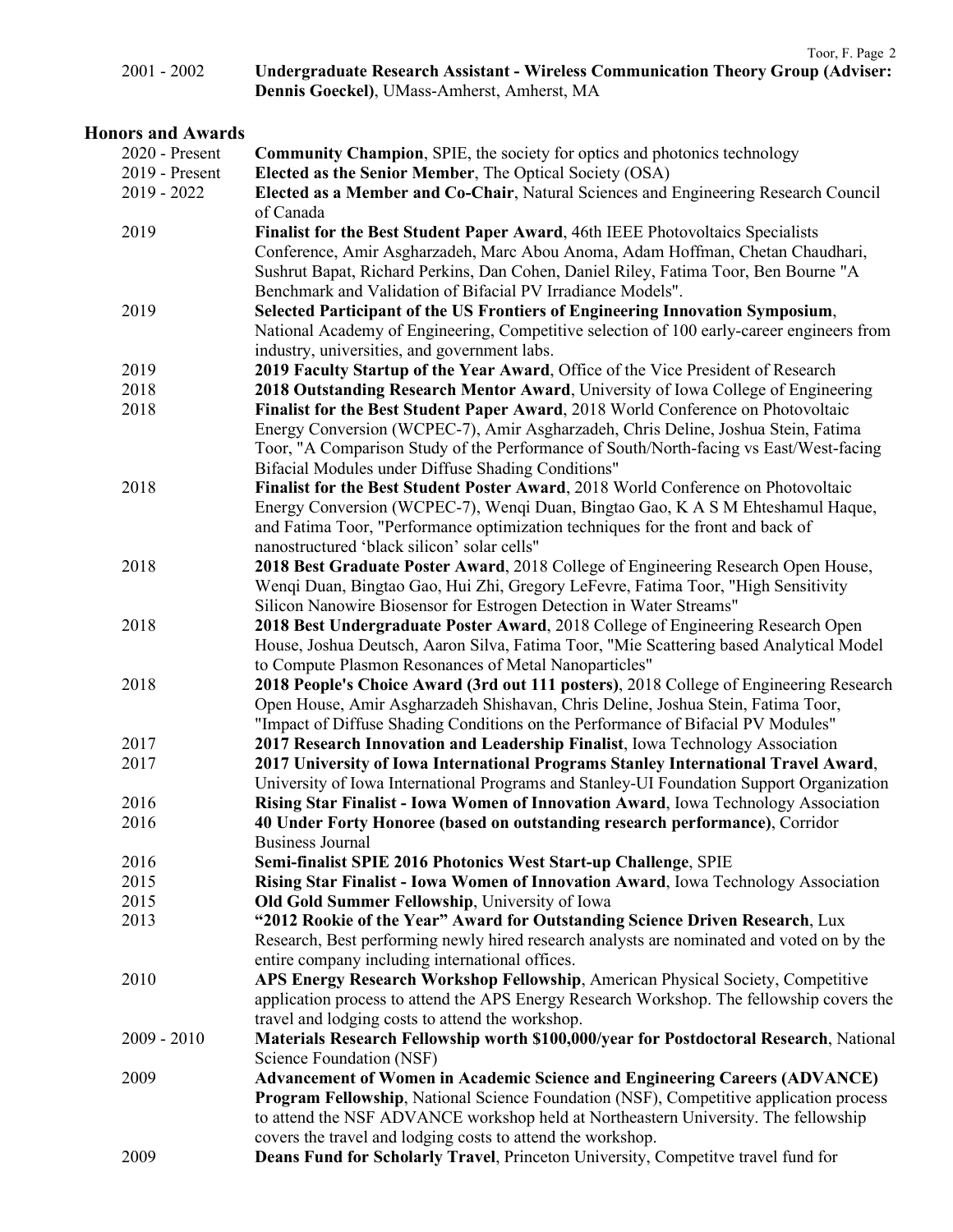|               | graduate students to travel to conferences.                                                                                                                                                                                                                                                   |
|---------------|-----------------------------------------------------------------------------------------------------------------------------------------------------------------------------------------------------------------------------------------------------------------------------------------------|
| 2008          | Wu Fund Travel Grant, Princeton University, Competitve travel fund for graduate students                                                                                                                                                                                                      |
|               | to travel to conferences.                                                                                                                                                                                                                                                                     |
| 2006          | Ocean Optics Inc. Educational Grant, Ocean Optics, Competitive grant that Ocean Optics,<br>an optical component hardware company, awards for equipment used in teaching labs. I<br>applied for and won this award for the purchase of a spectrometer to teach the lab portion of a<br>course. |
| 2005          | Sigma Xi Grants-in-Aid of Research Award, Sigma Xi Research Society, Competitive                                                                                                                                                                                                              |
|               | award by the Sigma Xi Research Society for graduate students to perform research. I applied                                                                                                                                                                                                   |
|               | for and won the award to purchase an optical component for my research project.                                                                                                                                                                                                               |
| 2004          | Adelaide W. Bull Paganelli Prize for Outstanding Work in Physics, Smith College,                                                                                                                                                                                                              |
|               | Awarded to top physics undergraduate student at the time of graduation.                                                                                                                                                                                                                       |
| $2000 - 2004$ | Jean Picker Engineering Program Fellowship, Smith College                                                                                                                                                                                                                                     |
| 2003          | Adeline D. Penberthy Award for Academic Excellence, Smith College                                                                                                                                                                                                                             |
| 2003          | APS/IBM Women in Physics Undergraduate Research Program Award, IBM,                                                                                                                                                                                                                           |
|               | Competitive award given to top three female undergraduate summer research interns at IBM.                                                                                                                                                                                                     |
| 2003          | Induction to Tau Beta Kappa, Smith's name for the probationary chapter of the                                                                                                                                                                                                                 |
|               | National Engineering Honor Society, Tau Beta Pi (TBP), Tau Beta Pi National                                                                                                                                                                                                                   |
|               | <b>Engineering Honor Society</b>                                                                                                                                                                                                                                                              |
| 2003          | Jean Picker Engineering Research Grant, Smith College                                                                                                                                                                                                                                         |
| $2002 - 2003$ | Lewis Leadership Program Fellowship, Smith College                                                                                                                                                                                                                                            |
| $2001 - 2003$ | First Group Scholar (Top 5% of class), Smith College                                                                                                                                                                                                                                          |
| $2000 - 2003$ | Deans List, Smith College                                                                                                                                                                                                                                                                     |
|               |                                                                                                                                                                                                                                                                                               |
|               |                                                                                                                                                                                                                                                                                               |

## **Memberships**

| $2017$ - Present | American Society of Laser Medicine and Surgery          |
|------------------|---------------------------------------------------------|
| $2017$ - Present | SPIE the international society for optics and photonics |
| $2007$ - Present | Institute of Electrical and Electronics Engineers       |
| $2007$ - Present | <b>Optical Society of America (Senior Member)</b>       |
| $2005$ - Present | <b>American Physical Society</b>                        |

# **Student Mentoring**

## *PhD - Dissertation Committee Chair*

| Aug 2020 - Present   | Keefe, Daniel; Electrical and Computer Engineering, In Progress                                                                                                                                  |
|----------------------|--------------------------------------------------------------------------------------------------------------------------------------------------------------------------------------------------|
| Sept 2017 - Aug 2021 | Gao, Bingtao, Electrical and Computer Engineering, To be Completed<br>Summer 2021(First position after Ph.D. completion: Postdoctoral Researcher<br>in Deren Yang's group at Zhejian University) |
| Aug 2015 - Sept 2020 | Duan, Wenqi; Electrical and Computer Engineering, Completed (First)<br>position after Ph.D. completion: New Product Information (NPI) Scientific<br>Writer at Thorlabs Inc.)                     |
| Aug 2015 - June 2019 | Asgharzadeh Shishavan, Amir; Electrical and Computer Engineering,<br>Completed (First position after Ph.D. completion: PV Systems Engineer,<br>NextTracker, Fremont, CA, USA)                    |

## *MS - Master's Thesis Committee Chair*

| Aug $2021$ - Present     | Revelez, Armando; Electrical and Computer Engineering, In Progress                                                                                             |
|--------------------------|----------------------------------------------------------------------------------------------------------------------------------------------------------------|
| Jan 2021 - Present       | Gorman, Nick; Electrical and Computer Engineering, In Progress                                                                                                 |
| Aug $2018 -$ Sept $2020$ | Eng, Tori; Electrical and Computer Engineering, Completed                                                                                                      |
| Aug 2017 - May 2019      | Walhof, Alex; Electrical and Computer Engineering, Completed (First position<br>after M.S. completion: Full-time Electrical Engineer at Firefly Photonics LLC) |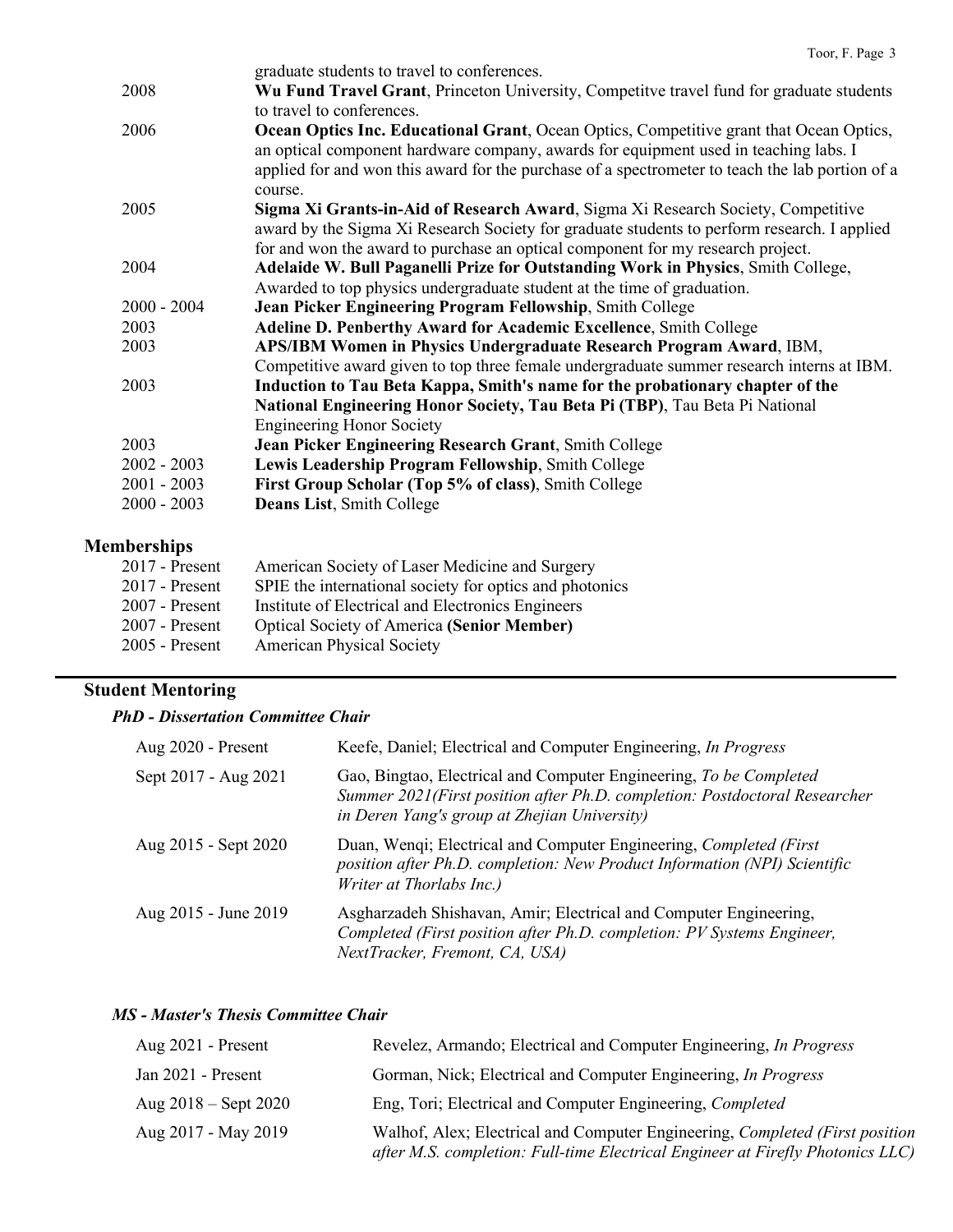|                     | Toor, F. Page 4                                                                                                                                                                                        |
|---------------------|--------------------------------------------------------------------------------------------------------------------------------------------------------------------------------------------------------|
| Aug 2016 - May 2018 | Venable, Abby; Electrical and Computer Engineering, Completed (SMART)<br>Graduate Fellowship Recipient, First position after M.S. completion: Electrical<br>Engineer at Missile Defense Agency (Navy)) |
| Aug 2016 - May 2017 | Davidson, Lauren; Electrical and Computer Engineering, Completed (First)<br>position after M.S. completion: Systems Engineer at John Deere)                                                            |

#### *PhD - Dissertation Committee Member*

| 2017 - Present                            | Montealegre, David; Physics and Astronomy, In progress                                                    |
|-------------------------------------------|-----------------------------------------------------------------------------------------------------------|
| 2014 - Present                            | Askari, Maziyar; Electrical and Computer Engineering, In progress                                         |
| Aug 2013 - Present                        | Bogh, Cassandra; Physics and Astronomy, In progress                                                       |
| $2014 - 2021$                             | Quang, Tri; Electrical and Computer Engineering, Completed                                                |
| $2014 - 2021$                             | Smith, Rasheid; Pharmaceutical Sciences, Completed                                                        |
| $2012 - 2020$                             | Wang, Qinghua; Mechanical Engineering, Completed                                                          |
| Aug 2014 - Aug 2020                       | Li, Xinxin; Physics and Astronomy, Completed                                                              |
| Aug 2012 - March 2020                     | Zhang, Kailing; Physics and Astronomy, Completed                                                          |
| $2013 - 2019$                             | Muhowski, Aaron; Physics and Astronomy, Completed                                                         |
| Aug 2012 - Dec 2017                       | Ricker, Russell; Physics and Astronomy, Completed                                                         |
| June 2016                                 | Provence, Sydney; Physics and Astronomy, Completed                                                        |
| Aug 2010 - June 2016                      | Sahin Tiras, Kevser; Physics and Astronomy, Completed                                                     |
| Aug 2008 - July 2015                      | Sahin, Cuneyt; Physics and Astronomy, Completed                                                           |
| 2010 - May 2015                           | Llamas, Ruben; Electrical and Computer Engineering, Completed                                             |
| <b>Postdoctoral Research Supervision</b>  |                                                                                                           |
| Aug 2018 - Present                        | Dai, Weitao, Jointly advised by Professor John Prineas.                                                   |
| Aug 2017 - May 2018                       | Kim, Baek Hyun, Jointly advised by Professor John Prineas.                                                |
| <b>Undergraduate Research Supervision</b> |                                                                                                           |
| May 2021 - Present                        | Edwall, Ryan; Electrical and Computer Engineering, In progress                                            |
| Sept 2020 - Present                       | Sindt, Jacob; Electrical and Computer Engineering, In progress (ICRU Fellow<br>Summer 2021)               |
| Dec 2018 - May 2020                       | Larson, Eric; Electrical and Computer Engineering, Completed (ICRU Fellow<br><b>Summer 2019)</b>          |
| May 2018 - Aug 2018                       | Dvorak, Nate; Physics and Mathematics, Coe College, Completed (NSF GRFP<br>Winner, grad student at UMich) |
| May 2018 - Aug 2018                       | Rost, Oliver; BBA student, Completed (JPEC fellow Summer 2018)                                            |
| May 2018 - Aug 2018                       | Haider, Olivia; Montana State University Chem Eng (NSF REU, Summer 2018)                                  |

| Jan 2018 - Aug 2018  | Dietz, Clarissa; Physics and Astronomy, Completed (ICRU Fellow Summer 2018)<br>(grad student at UW-Madison) |
|----------------------|-------------------------------------------------------------------------------------------------------------|
| Jan 2018 - Sept 2018 | Liyanage, Suram; Electrical and Computer Engineering, Completed (ICRU Fellow<br>Summer 2018)                |

- Jan 2018 May 2018 Deutsch, Joshua; Electrical and Computer Engineering, *Completed*
- Jan 2018 May 2018 Lopez, Seth; Electrical and Computer Engineering, *Completed*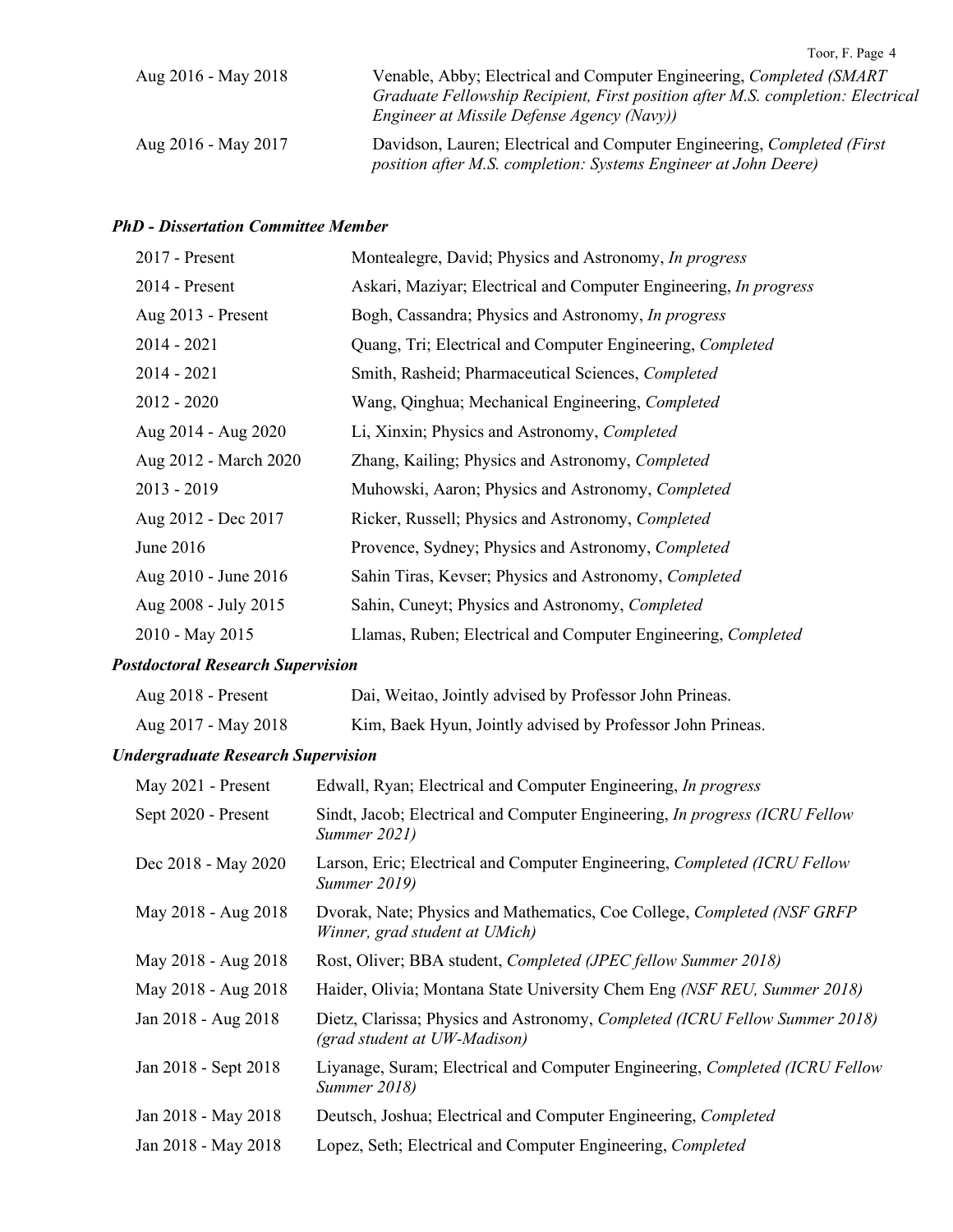| May 2017 - May 2018  | Silva, Aaron; Biomedical Engineering, Completed (NSF GRFP Winner, grad<br>student at GA Tech)                                             |
|----------------------|-------------------------------------------------------------------------------------------------------------------------------------------|
|                      |                                                                                                                                           |
| Sept 2017 - Dec 2017 | Erickson, Constance; Electrical and Computer Engineering, Completed                                                                       |
| Sept 2017 - Dec 2017 | Kelly, Daniel; Electrical and Computer Engineering, Completed                                                                             |
| Jan 2017 - May 2017  | Bell, Cooper; Electrical and Computer Engineering, Completed                                                                              |
| Jan 2017 - May 2017  | Machlab, Daniel; Electrical and Computer Engineering, Completed                                                                           |
| Sept 2016 - Dec 2016 | Lubenow, Thomas; Electrical and Computer Engineering, Completed (Software<br>Engineer at Tesla)                                           |
| Sept 2016 - Aug 2017 | Nichols, Logan; Electrical and Computer Engineering, Completed (ICRU Fellow<br>Summer 2017) (Full-time Engineer at Firefly Photonics LLC) |
| Sept 2016 - Dec 2016 | Sherwani, Suman; Electrical and Computer Engineering, Completed                                                                           |
| June 2016 - Dec 2016 | Wu, David; Electrical and Computer Engineering, Completed                                                                                 |
| Jan 2016 - Aug 2016  | Thommana, Matthew; Electrical and Computer Engineering, Completed (ICRU<br>Fellow Summer 2016) (Grad student at GA Tech)                  |
| Sept 2015 - Aug 2016 | Larson, Joshua; Electrical and Computer Engineering, Completed (ICRU Fellow<br>Summer 2016) (Grad student at UCLA)                        |
| Sept 2015 - Aug 2016 | Wassweiler, Ella; Electrical and Computer Engineering, Completed (Grad student<br>at MIT)                                                 |
| June 2015 - May 2016 | Nordin, Leland; Electrical and Computer Engineering, Completed (Grad student in<br>D. Wasserman's lab at UT-Austin)                       |
| Jan 2015 - May 2015  | Gansemer, Eric; Electrical and Computer Engineering, Completed                                                                            |
| Jan 2015 - May 2016  | Ryan, Jason; Electrical and Computer Engineering, Completed                                                                               |
|                      |                                                                                                                                           |

## **SCHOLARSHIP**

### **Publications**

### *Refereed Journal Articles*

- 1. Eric Larson, Madeline Hines, Munir Tanas, Benjamin Miller, Mitchell Coleman, Fatima Toor, "Mid-infrared absorption by soft tissue sarcoma and cell ablation utilizing a mid-infrared interband cascade laser," [J. Biomed.](https://www.spiedigitallibrary.org/journals/journal-of-biomedical-optics/volume-26/issue-04/043012/Mid-infrared-absorption-by-soft-tissue-sarcoma-and-cell-ablation/10.1117/1.JBO.26.4.043012.full?SSO=1)  [Opt. 26\(4\), 043012 \(2021\)](https://www.spiedigitallibrary.org/journals/journal-of-biomedical-optics/volume-26/issue-04/043012/Mid-infrared-absorption-by-soft-tissue-sarcoma-and-cell-ablation/10.1117/1.JBO.26.4.043012.full?SSO=1) as part of the Special Issue on Advances in Terahertz Biomedical Science and Applications.
- 2. Rytlewski, Jeffrey D.; Scalora, Nicholas; Garcia, Keith; Tanas, Munir; **Toor, Fatima**; Miller, Benjamin; Allen, Bryan; Milhem, Mohammed; Monga, Varun. "Photodynamic Therapy Using Hippo Pathway Inhibitor Verteporfin: A Potential Dual Mechanistic Approach in Treatment of Soft Tissue Sarcomas" [Cancers 13, no. 4: 675 \(2021\)](https://doi.org/10.3390/cancers13040675) as part of the Special Issue on New Directions for Treating Soft Tissue Sarcomas.
- 3. Xinxin Li, Alexander C. Walhof, Weitao Dai, Ilke Arslan, Yuzi Liu, **Fatima Toor**, and John P. Prineas, "Enhanced radiative and thermal properties from surface encapsulation of InAs nanowires," [Opt. Mater. Express](https://www.osapublishing.org/ome/fulltext.cfm?uri=ome-11-3-719&id=447631)  [11, 719-728 \(2021\).](https://www.osapublishing.org/ome/fulltext.cfm?uri=ome-11-3-719&id=447631)
- 4. Kailing Zhang, Xinxin Li, Alexandar Walhof, Yuzi Liu, **Fatima Toor**, John P. Prineas, "Long Interior Carrier Lifetime in Selective-Area InAs Nanowires on Silicon", OSA [Optical Materials Express Vol. 10, Issue 10, pp.](https://www.osapublishing.org/ome/abstract.cfm?uri=ome-10-10-2470)  [2470-2479 \(2020\).](https://www.osapublishing.org/ome/abstract.cfm?uri=ome-10-10-2470)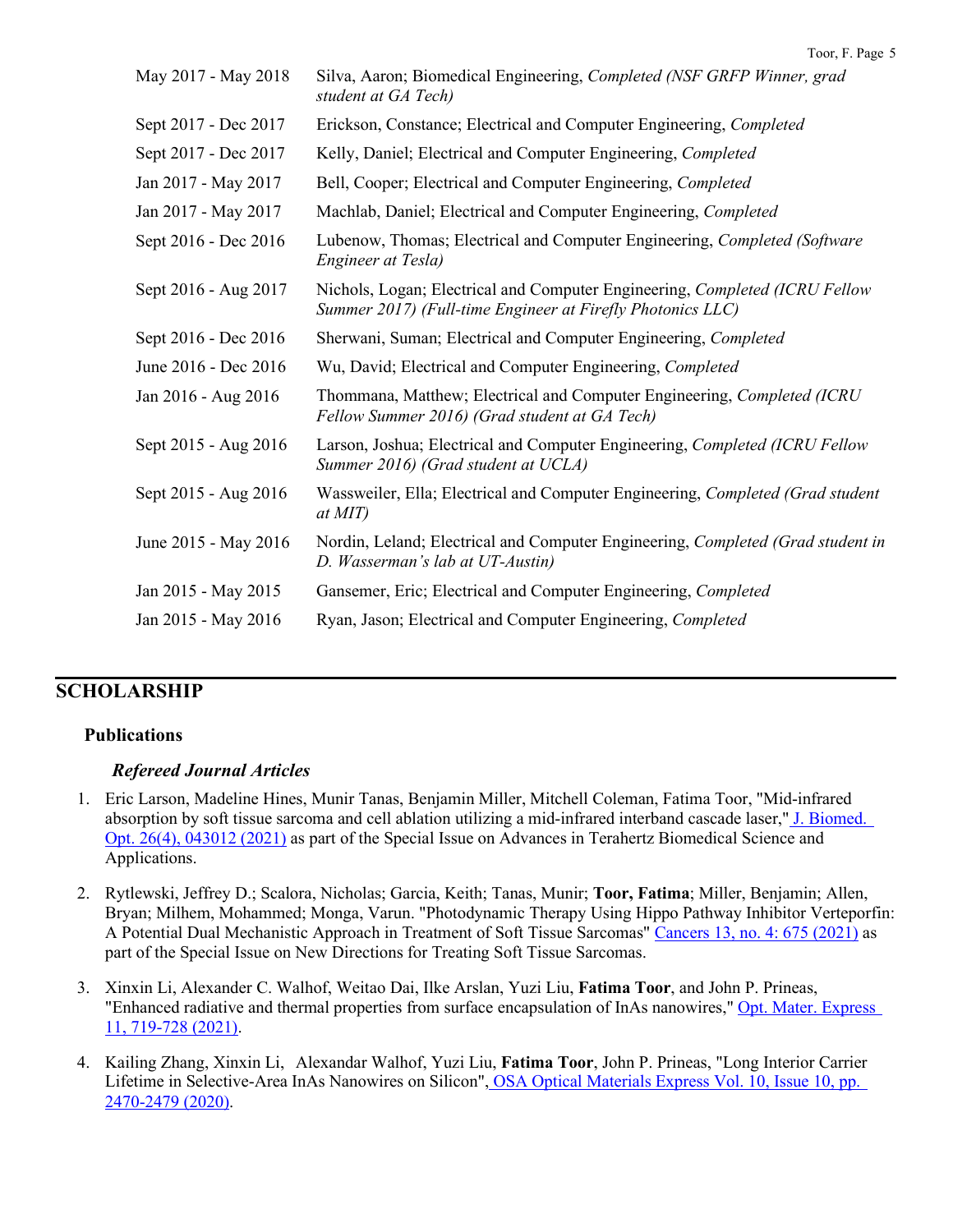- 5. Avik Samanta, Qinghua Wang, Gurjap Singh, Scott Shaw, **Fatima Toor**, Albert Ratner and Hongtao Ding, "Nanosecond Pulsed Laser Processing Turns Engineering Metals Antireflective and Superwetting", [Journal of](https://www.sciencedirect.com/science/article/pii/S1526612520301092?via%3Dihub)  Manufacturing Processes, [Volume 54, Pages 28-37 \(2020\).](https://www.sciencedirect.com/science/article/pii/S1526612520301092?via%3Dihub)
- 6. Qinghua Wang , Haoxuan You , Zach Lowery , Songwei Li , Hao Fu , Ruoxing Wang , Caterina Lamuta , **Fatima Toor** , Wenzhuo Wu , Albert Ratner , Hongtao Ding, "An Innovative Laser Metasurface Fabrication Technique for Highly Flexible Optoelectronic Devices", [J. Micro Nano-Manuf. 19, 1041, 2020.](http://https/doi.org/10.1115/1.4046032)
- 7. Arthur Onno, Nathan Rodkey, Amir Asgharzadeh, Salman Manzoor, Zhengshan J. Yu, **Fatima Toor**, and Zachary C. Holman, "Predicted power output of silicon-based bifacial tandem photovoltaic systems", Joule, [Volume 4,](https://www.sciencedirect.com/science/article/abs/pii/S2542435119306324)  [Issue 3, Pages 580-596 \(2020\).](https://www.sciencedirect.com/science/article/abs/pii/S2542435119306324)
- 8. Bingtao Gao, Wenqi Duan, Aaron D. Silva, Alexander C. Walhof, Weitao Dai, and **Fatima Toor**, "Light Management on Silicon utilizing Localized Surface Plasmon Resonance of Electroless Plated Silver Nanoparticles", OSA Optical Materials Express [Vol. 9, Issue 9, pp. 3753-3764 \(2019\).](https://doi.org/10.1364/OME.9.003753)
- 9. Qinghua Wang, Bingtao Gao, Michaella Raglione, Huixin Wang, Baojia Li, **Fatima Toor**, Mark A. Arnold, and Hongtao Ding, "Review of THz Bandpass Metamaterials: Design, Fabrication, and Modulation", [Laser &](https://onlinelibrary.wiley.com/action/showCitFormats?doi=10.1002%2Flpor.201900071)  [Photonics Reviews](https://onlinelibrary.wiley.com/action/showCitFormats?doi=10.1002%2Flpor.201900071) 2019, 1900071.
- 10. Kailing Zhang, Xinxin Li, Weitao Dai, **Fatima Toor**, John P. Prineas, "Carrier Recombination in the Base, Interior and Surface of InAs/InAlAs Core-Shell Nanowires grown on Silicon", [Nano Lett. 2019, 19, 7, 4272-4278](https://pubs.acs.org/doi/abs/10.1021/acs.nanolett.9b00517)*.*
- 11. Qinghua Wang, Avik Samanta, **Fatima Toor**, Scott Shaw, Hongtao Ding, "Colorizing Ti-6Al-4V surface via high-throughput laser surface nanostructuring", [J. Manufacturing Processes, 43B, 70-75, 2019.](https://doi.org/10.1016/j.jmapro.2019.03.050)
- 12. Qinghua Wang , Bao-jia Li, **Fatima Toor**, and Hongtao Ding, "Novel laser-based metasurface fabrication process for transparent conducting surfaces", [J. Laser Appl. 31, 022505 \(2019\).](https://doi.org/10.2351/1.5096085)
- 13. Xinxin Li, Kailing Zhang, Julian Treu, Lukas Stampfer, Gregor Koblmueller, **Fatima Toor**, John P. Prineas, "Contactless Optical Characterization of Carrier Dynamics in Free-Standing InAs-InAlAs Core–Shell Nanowires on Silicon", [Nano Lett., 2019, 19 \(2\), pp 990–996.](https://pubs.acs.org/doi/10.1021/acs.nanolett.8b04226)
- 14. Qinghua Wang, Michaella Raglione, Baojia Li, Xin Jin, **Fatima Toor**, Mark Arnold, Hongtao Ding, "High Throughput Laser Process of Transparent Conducting Surfaces for Terahertz Bandpass Ultrathin Metamaterials", [Nature Scientific Reports,](https://www.nature.com/articles/s41598-019-38949-1) 9, 3083 (2019).
- 15. Rasheid Smith, Wenqi Duan, Juliana Quaterman, Angie Morris, Ceryce Collie, Marcie Black, **Fatima Toor**, Aliasger K. Salem, "Surface modifying doped silicon nanowire based solar cells for applications in biosensing", [Adv. Mater. Technol., 1800349, 2018.](https://doi.org/10.1002/admt.201800349)
- 16. Wenqi Duan, Bingtao Gao, K A S M Ehteshamul Haque, and **Fatima Toor**, "Performance optimization techniques for the front and back of nanostructured 'black silicon' solar cells", [J. of Photonics for Energy, 8\(3\), 034001,](https://doi.org/10.1117/1.JPE.8.034001)  [2018.](https://doi.org/10.1117/1.JPE.8.034001)
- 17. Amir Asgharzadeh, Bill Marion, Chris Deline, Clifford Hansen, Joshua S. Stein, **Fatima Toor**, "A Sensitivity Study of the Impact of Installation Parameters and System Configuration on the Performance of Bifacial PV Arrays", [IEEE Journal of Photovoltaics, 8\(3\), 798-805, 2018.](https://ieeexplore.ieee.org/document/8340958/?arnumber=8340958&source=authoralert&pubid=ra-577dc9f623862778&ct=1&title=Share&pco=tbxnj-1.0)
- 18. Lauren Davidson, K A S M Ehteshamul Haque, and **Fatima Toor**, "Analytical model for simulating thinfilm/wafer-based tandem junction solar cells", [Solar Energy,150, 287-297, 2017.](http://www.sciencedirect.com/science/article/pii/S0038092X17303444)
- 19. Chris Deline, Sara MacAlpine, Bill Marion, **Fatima Toor**, Amir Asgharzadeh, and Joshua S. Stein, "Assessment of Bifacial Photovoltaic Module Power Rating Methodologies – Inside and Out", [IEEE Journal of Photovoltaics,](http://ieeexplore.ieee.org/abstract/document/7835135/)  [7\(2\), 575-580,](http://ieeexplore.ieee.org/abstract/document/7835135/) 2017*.*
- 20. **Fatima Toor**, Jeffrey Miller, Lauren Davidson, Wenqi Duan, Michael Jura, Joanne Yim, Joanne Forziati, Marcie Black, *Review:* "Metal Assisted Catalyzed Etch (MACE): Optics and Device Physics", [Nanoscale, 8, 15448-15466,](http://dx.doi.org/10.1039/C6NR04506E)  [2016.](http://dx.doi.org/10.1039/C6NR04506E)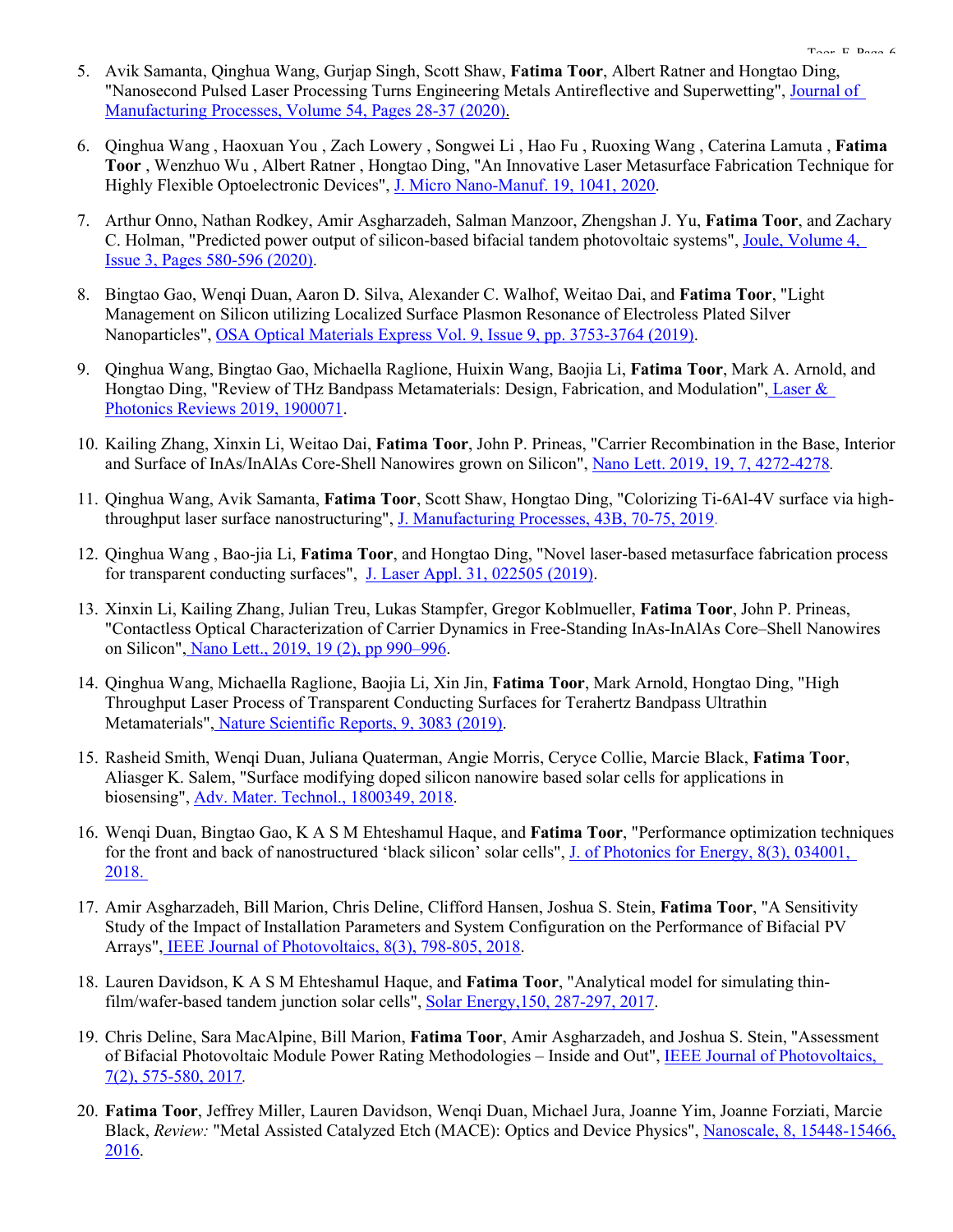- 21. **Fatima Toor**, Jeffrey Miller, Lauren Davidson, Logan Nichols, Wenqi Duan, Michael Jura, Joanne Yim, Joanne Forziati, Marcie Black, *Review:* "Nanostructured Silicon via Metal Assisted Catalyzed Etch (MACE): Chemistry Fundamentals and Pattern Engineering", [Nanotechnology, 27\(41\), 412003, 2016](http://iopscience.iop.org/article/10.1088/0957-4484/27/41/412003/meta;jsessionid=CFEF3D03F0CCAA8879475FD64D892780.c5.iopscience.cld.iop.org)*.*
- 22. Ella Wassweiler and **Fatima Toor**, "Gallium antimonide texturing for enhanced light extraction from infrared optoelectronics devices", [AIP Advances 6, 065018, 2016.](http://scitation.aip.org/content/aip/journal/adva/6/6/10.1063/1.4954766)
- 23. **Fatima Toor**, Jihun Oh, and Howard M. Branz, "Efficient nanostructured 'black' silicon solar cell by coppercatalyzed metal-assisted etching", [Progress in Photovoltaics,](http://onlinelibrary.wiley.com/doi/10.1002/pip.2562/abstract) 23(10), 1375–1380, 2015.
- 24. **Fatima Toor,** Todd G. Deutsch, Joel W. Pankow, William Nemeth, Arthur J. Nozik, and Howard M. Branz, "Novel micropixelation strategy to stabilize semiconductor photoelectrodes for solar water splitting systems", Journal [of Physical Chemistry C, 116 \(36\), 19262-19267, 2012.](http://pubs.acs.org/doi/abs/10.1021/jp303358m)
- 25. **Fatima Toor**, Howard M. Branz, Matthew R. Page, Kim M. Jones and Hao-Chih Yuan, "Multi-scale surface texture to improve blue response of nanoporous black Si solar cells", [Applied Physics Letters,](http://scitation.aip.org/content/aip/journal/apl/99/10/10.1063/1.3636105) 99(10), 103501, [2011.](http://scitation.aip.org/content/aip/journal/apl/99/10/10.1063/1.3636105)
- 26. Zhihao Jiang<sup>#</sup>, Seokho Yun<sup>#</sup>, **Fatima Toor**, Douglas Werner and Theresa Mayer, "Conformal Dual Band Near Perfectly Absorbing Mid-Infrared Metamaterial Coating", [ACS Nano, 5\(6\), 4641-4647, 2011.](http://pubs.acs.org/doi/abs/10.1021/nn2004603) <sup>#</sup>equal contribution *authors*
- 27. Candice Tsay, **Fatima Toor**, Claire F. Gmachl and Craig B. Arnold, "Chalcogenide glass waveguides integrated with quantum cascade lasers for on-chip mid-infrared photonic circuit", [Optics Letters, 35\(20\), 3324-3326, 2010.](http://dx.doi.org/10.1364/OL.35.003324)
- 28. **Fatima Toor**, Scott Howard, Deborah L. Sivco and Claire F. Gmachl, "A compact four-wavelength quantum cascade laser source", [IEEE Journal of Quantum Electronics, 45 \(8\), 904-909, 2009.](http://ieeexplore.ieee.org/xpls/icp.jsp?arnumber=5153549)
- 29. **Fatima Toor**, Deborah L. Sivco and Claire F. Gmachl, "Temporal wavelength multiplexing of a quantum cascade laser", [Electronics Letters, 45 \(7\), 357-359, 2009.](http://ieeexplore.ieee.org/xpls/icp.jsp?arnumber=5012481)
- 30. Ekua N. Bentil, **Fatima Toor**, Anthony J. Hoffman, Matthew D. Escarra and Claire F. Gmachl, "Rapid and minimally invasive quantum cascade wafer testing", [IEEE Photonics Technology Letters, 21 \(8\), 531-](http://ieeexplore.ieee.org/xpls/icp.jsp?arnumber=4773206) 533, 2009.
- 31. Nikolai Stelmakh, Michael Vasilyev, **Fatima Toor** and Claire F. Gmachl, "Degenerate and fully non-degenerate lateral mode patterns in quantum cascade lasers", [Applied Physics Letters, 94, 013501, 2009.](http://scitation.aip.org/content/aip/journal/apl/94/1/10.1063/1.3058768)
- 32. **Fatima Toor**, Deborah L. Sivco, Hao E. Liu and Claire F. Gmachl, "Effect of waveguide sidewall roughness on the threshold current density and slope efficiency of quantum cascade lasers", Applied Physics Letters, 93 (3), [031104, 2008.](http://scitation.aip.org/content/aip/journal/apl/93/3/10.1063/1.2962984)

#### *Refereed Book Chapters*

1. Toor, F., Duan, W., Gao, B., Black, M. (2019). Metal assisted chemical etching (MACE) based nanostructured silicon solar cells. M. Sakho, E. H. Thomas, S. Wu, J. Kalarikkal, N. Oluwafemi, & O. Samuel (Eds.), *Nanomaterials for Solar Cell Applications*. Elsevier.

#### *Peer-Reviewed Conference Proceedings*

- 1. Qinghua Wang, Bingtao Gao, Fatima Toor, Mark Arnold, and Hongtao Ding, ["Laser process of transparent](https://doi.org/10.1117/12.2544054)  [conducting surfaces for terahertz bandpass ultrathin metamaterials"](https://doi.org/10.1117/12.2544054), 11268-15, SPIE Photonics West Conference, 2020.
- 2. John Prineas, Xinxin Li, Kailing Zhang, Aaron Muhowski, and Fatima Toor. ["Nanowire and Superlattice Mid-](https://ieeexplore.ieee.org/abstract/document/8794925)[Infrared Emitters on Silicon"](https://ieeexplore.ieee.org/abstract/document/8794925) (Invited), 2019 IEEE Photonics Society Summer Topical Meeting Series (SUM), 2019.
- 3. Amir Asgharzadeh, Marc Abou Anoma, Adam Hoffman, Chetan Chaudhari, Sushrut Bapat, Richard Perkins, Dan Cohen, Daniel Riley, Fatima Toor, Ben Bourne ["A Benchmark and Validation of Bifacial PV Irradiance Models"](https://ieeexplore.ieee.org/abstract/document/8981272), 46th IEEE PVSC Proceedings, 2019. Finalist for the Best Student Paper Award
- 4. Bingtao Gao, Wenqi Duan, Fatima Toor, ["Efficiency Improvement of Planar Silicon Solar Cells Utilizing](https://ieeexplore.ieee.org/abstract/document/8980870)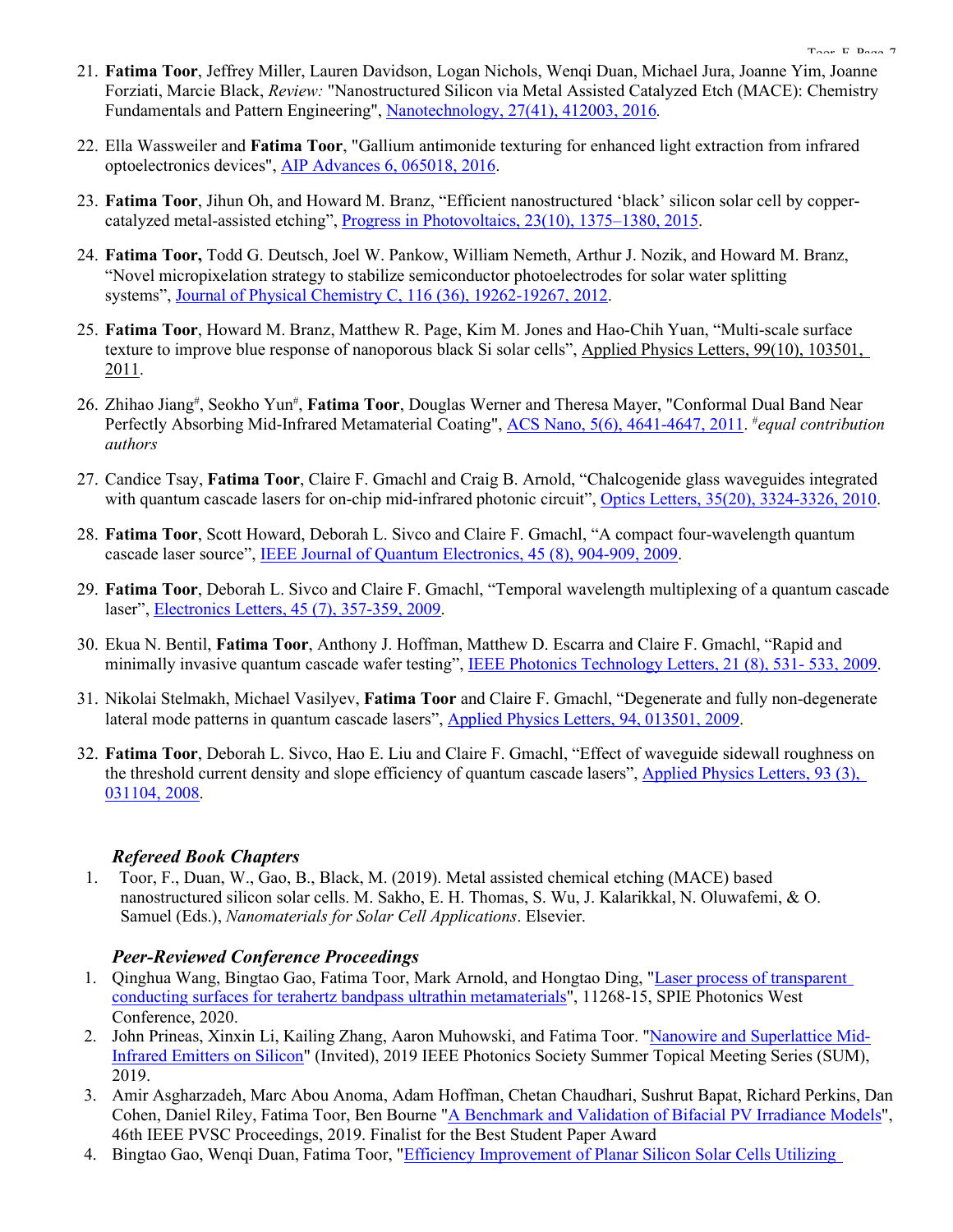[Localized Surface Plasmon Resonance of Silver Nanoparticles"](https://ieeexplore.ieee.org/abstract/document/8980870) 46th IEEE PVSC Proceedings, 2019.

- 5. Amir Asgharzadeh, Chris Deline, Joshua Stein, Fatima Toor, ["A Comparison Study of the Performance of](https://ieeexplore.ieee.org/document/8548185)  [South/North-facing vs East/West-facing Bifacial Modules under Diffuse Shading Conditions"](https://ieeexplore.ieee.org/document/8548185), 2018 World Conference on Photovoltaic Energy Conversion (WCPEC-7). Finalist for the Best Student Paper Award
- 6. Wenqi Duan, Bingtao Gao, K A S M Ehteshamul Haque, and Fatima Toor, ["Performance optimization techniques](https://ieeexplore.ieee.org/abstract/document/8547924)  [for the front and back of nanostructured 'black silicon' solar cells"](https://ieeexplore.ieee.org/abstract/document/8547924), 2018 World Conference on Photovoltaic Energy Conversion (WCPEC-7). Finalist for the Best Student Poster Award
- 7. Xinxin Li, Kailing Zhang, Fatima Toor, Gregor Koblmueller, and John P. Prineas, ["Radiative and Nonradiative](https://www.osapublishing.org/abstract.cfm?uri=CLEO_SI-2018-JW2A.125)  [Recombination Coefficients of InAs/InAlAs Core-shell Nanowires"](https://www.osapublishing.org/abstract.cfm?uri=CLEO_SI-2018-JW2A.125) CLEO: Science and Innovations, JW2A. 125, 2018.
- 8. Amir Asgharzadeh, Tomas Lubenow, Joseph Sink, Bill Marion, Chris Deline, Clifford Hansen, Joshua Stein, Fatima Toor, ["Analysis of the Impact of Installation Parameters and System Size on Bifacial Gain and](https://ieeexplore.ieee.org/document/8340958)  [Energy Yield of PV Systems"](https://ieeexplore.ieee.org/document/8340958), 44th IEEE PVSC Proceedings, 2017.
- 9. K A S M Ehteshamul Haque, Wenqi Duan and Fatima Toor, ["Extremely Low Reflectivity Nanoporous Black](https://ieeexplore.ieee.org/document/8366117)  [Silicon by Copper Catalyzed Etching for Efficient Solar Cells"](https://ieeexplore.ieee.org/document/8366117) 44th IEEE PVSC Proceedings, 2017.
- 10. Joshua S. Stein, Daniel Riley, Matthew Lave, Chris Deline, Fatima Toor, ["Outdoor Field Performance from](https://www.osti.gov/servlets/purl/1457637)  [Bifacial Photovoltaic Modules and Systems"](https://www.osti.gov/servlets/purl/1457637), 44th IEEE PVSC Proceedings, 2017.
- 11. Bill Marion, Sara MacAlpine, Chris Deline, Amir Asgharzadeh, Fatima Toor, Daniel Riley, Joshua Stein, Clifford Hansen, ["An Irradiance Model for Bifacial PV Modules"](https://ieeexplore.ieee.org/document/7749564), 44th IEEE PVSC Proceedings, 2017.
- 12. Joshua S. Stein, Daniel Riley, Matthew Lave, Chris Deline, Fatima Toor, Clifford Hansen, ["Outdoor Field](https://www.osti.gov/servlets/purl/1474810)  [Performance from Bifacial Photovoltaic Modules and Systems"](https://www.osti.gov/servlets/purl/1474810), 33rd EU PVSEC Proceedings, 2017.
- 13. Clifford Hansen, Daniel Riley, Matthew Lave, Chris Deline, Amir Asgharzadeh, Fatima Toor, Joshua Stein, ["A](https://www.eupvsec-planner.com/presentations/c43971/a_detailed_performance_model_for_bifacial_pv_modules.htm)  [Detailed Performance Model for Bifacial PV Modules"](https://www.eupvsec-planner.com/presentations/c43971/a_detailed_performance_model_for_bifacial_pv_modules.htm), 33rd EU PVSEC Proceedings, 2017.
- 14. Chris Deline, Bill Marion, Sara MacAlpine, Josh Stein, Fatima Toor, and Silvana Ayala, ["Bifacial PV](http://bifipv-workshop.com/fileadmin/layout/images/Konstanz-2017/9__C.Deline_NREL__bifi_modeling.pdf)  [Performance Models: Comparison and Field Results"](http://bifipv-workshop.com/fileadmin/layout/images/Konstanz-2017/9__C.Deline_NREL__bifi_modeling.pdf), BiFiPV 2017 Workshop, 2017.
- 15. K. Zhang, V. Ray, P. Herrera-Fierro, J. Sink, Fatima Toor, J. Prineas, "Selective-area growth of InAs nanowire arrays on Si3N4/Si(111) by molecular beam epitaxy", SPIE [Photonics West, 2017,](https://www.spiedigitallibrary.org/conference-proceedings-of-spie/10114/1/Selective-area-growth-of-InAs-nanowire-arrays-on-Si3N4-Si111/10.1117/12.2267737.full?SSO=1) pp.1011419(1-6).
- 16. W. Duan and Fatima Toor, "Surface characterization of nanostructured 'black silicon' using impedance spectroscopy," in [SPIE Optics and Photonics, 2016, pp. 992711-992711-9.](http://spie.org/Publications/Proceedings/Paper/10.1117/12.2237093)
- 17. Fatima Toor, A. C. Guneratne, and M. Temchenko, "Metal-dielectric frequency-selective surface for high performance solar window coatings," in [SPIE Photonics West, 2016, pp. 97561S-97561S-6.](http://spie.org/Publications/Proceedings/Paper/10.1117/12.2211179)
- 18. Fatima Toor and A. C. Guneratne, "Modeling refractive metasurfaces in series as a single metasurface," in [SPIE](http://spie.org/Publications/Proceedings/Paper/10.1117/12.2211189)  [Photonics West, 2016, pp. 97560D-97560D-6.](http://spie.org/Publications/Proceedings/Paper/10.1117/12.2211189)
- 19. L. Nichols, W. Duan, and Fatima Toor, "Thermal characterization of nanoporous 'black silicon' surfaces," in [SPIE](http://spie.org/Publications/Proceedings/Paper/10.1117/12.2237042)  [Optics and Photonics, 2016, pp. 99290K-99290K-7.](http://spie.org/Publications/Proceedings/Paper/10.1117/12.2237042)
- 20. L. Davidson and Fatima Toor, "Design optimization of thin-film/wafer-based tandem junction solar cells using analytical modeling," in [SPIE Photonics West, 2016, pp. 97430O-97430O-8.](http://spie.org/Publications/Proceedings/Paper/10.1117/12.2211163)
- 21. A. Asgharzadeh, L. Nordin, P. Tjossem, M. D. Abramoff, and Fatima Toor, "PMMA-based ophthalmic contact lens for vision correction of strabismus," in [SPIE Optics and Photonics, 2016, pp. 99180C-99180C-8.](http://spie.org/Publications/Proceedings/Paper/10.1117/12.2237994)
- 22. C. W. Hansen, J. S. Stein, C. Deline, S. MacAlpine, B. Marion, A. Asgharzadeh, Fatima Toor, "Analysis of irradiance models for bifacial PV modules," in [2016 IEEE 43rd Photovoltaic Specialists](http://ieeexplore.ieee.org/document/7749564/) Conference (PVSC), [2016, pp. 0138-0143.](http://ieeexplore.ieee.org/document/7749564/)
- 23. C. Deline, S. MacAlpine, B. Marion, Fatima Toor, A. Asgharzadeh, and J. S. Stein, "Evaluation and field assessment of bifacial photovoltaic module power rating methodologies," in [2016 IEEE 43rd Photovoltaic](http://ieeexplore.ieee.org/document/7750367/)  [Specialists Conference \(PVSC\), 2016, pp. 3698-3703.](http://ieeexplore.ieee.org/document/7750367/)
- 24. A. Asgharzadeh, E. C. Foresman, and Fatima Toor, "Performance analysis of crystalline silicon and amorphous silicon photovoltaic systems in Iowa: 2011 to 2014," in [2016 IEEE 43rd Photovoltaic Specialists Conference](http://ieeexplore.ieee.org/document/7750124/)  [\(PVSC\), 2016, pp. 2625-2630.](http://ieeexplore.ieee.org/document/7750124/)
- 25. Fatima Toor, M. R. Page, H. M. Branz, and H. C. Yuan, "17.1%-Efficient multi-scale-textured black silicon solar cells without dielectric antireflection coating," in [2011 37th IEEE Photovoltaic Specialists Conference, 2011, pp.](http://ieeexplore.ieee.org/document/6185835/)  [000020-000024.](http://ieeexplore.ieee.org/document/6185835/)
- 26. R. Lewicki, A. A. Kosterev, Fatima Toor, Y. Yao, C. Gmachl, T. Tsai, et al., "Quantum cascade laser absorption spectroscopy of UF6 at 7.74 μm for analytical uranium enrichment measurements," in [SPIE Photonics West,](http://spie.org/Publications/Proceedings/Paper/10.1117/12.841939)  [2010, pp. 76080E-76080E-7.](http://spie.org/Publications/Proceedings/Paper/10.1117/12.841939)
- 27. Z. H. Jiang, S. Yun, Fatima Toor, D. H. Werner, and T. S. Mayer, "Experimental demonstration of a conformal optical metamaterial absorber," in [2011 IEEE International Symposium on Antennas and Propagation](http://ieeexplore.ieee.org/document/5996848/)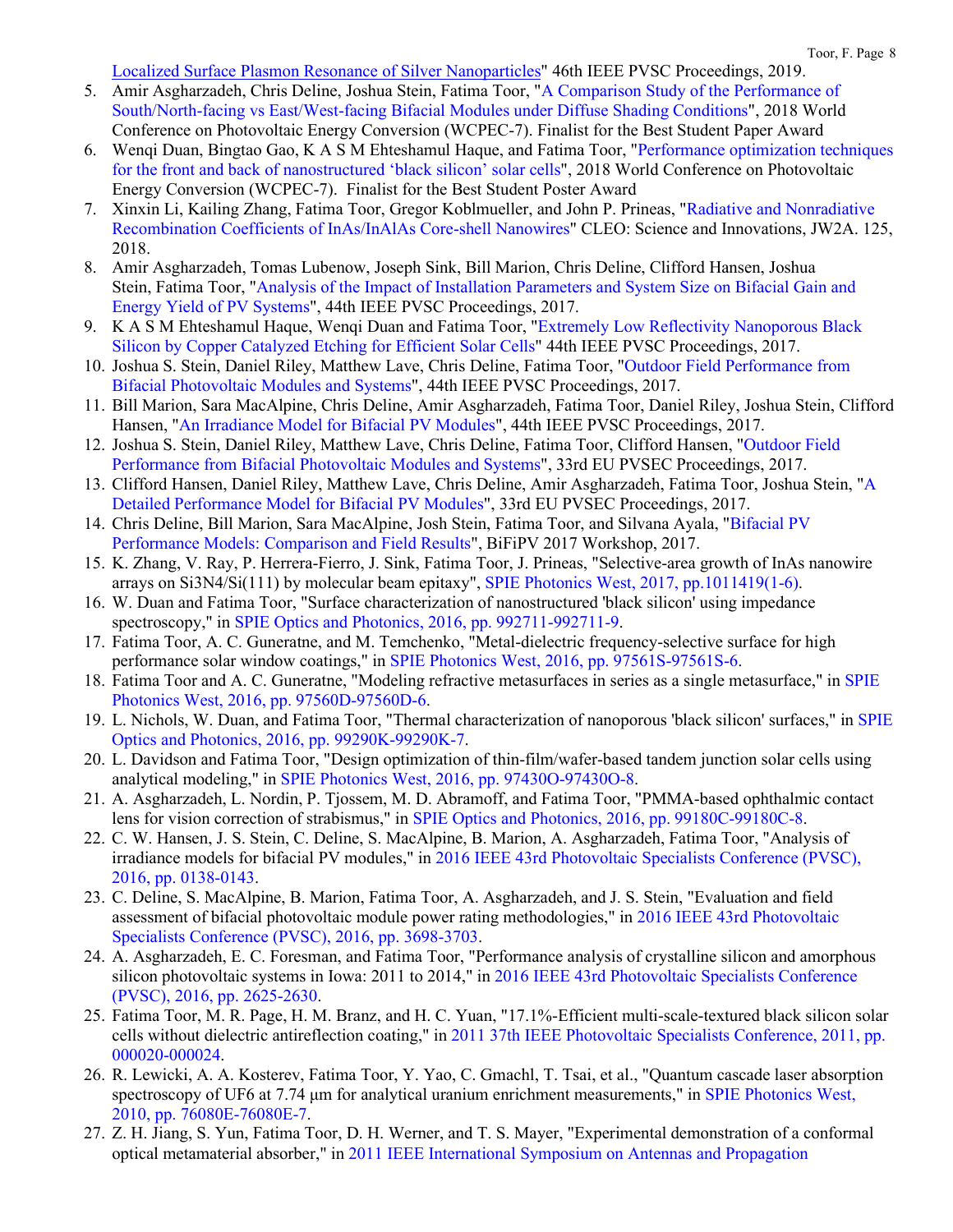[\(APSURSI\), 2011\), 1812-1815.](http://ieeexplore.ieee.org/document/5996848/)

- 28. Fatima Toor, D. L. Sivco, and C. F. Gmachl, "Effect of waveguide side-wall roughness on the performance of quantum cascade lasers," in [SPIE Photonics West, 2009, pp. 72301P-72301P-10.](http://spie.org/Publications/Proceedings/Paper/10.1117/12.808227)
- 29. Fatima Toor, D. L. Sivco, and C. F. Gmachl, "Temporal wavelength multiplexing of a Quantum Cascade laser," in [2009 IEEE International Conference on Indium Phosphide & Related Materials, 2009, pp. 238-240.](http://ieeexplore.ieee.org/document/5012481/)
- 30. N. M. Stelmakh, M. Vasilyev, Fatima Toor, and C. Gmachl, "Observation of Degenerate and Non-Degenerate Lateral-Mode Patterns in Mid-IR Quantum Cascade Lasers," in [Conference on Lasers and Electro-](http://ieeexplore.ieee.org/document/5225987/)[Optics/International Quantum Electronics Conference, Baltimore, Maryland, 2009, p. JThE14.](http://ieeexplore.ieee.org/document/5225987/)
- 31. E. N. Bentil, Fatima Toor, A. J. Hoffman, M. D. Escarra, and C. F. Gmachl, "Rapid and minimally invasive quantum cascade wafer testing," in [SPIE Photonics West, 2009, pp. 72300T-72300T-8.](http://spie.org/Publications/Proceedings/Paper/10.1117/12.810258)
- 32. Fatima Toor, S. S. Howard, C. F. Gmachl, and D. L. Sivco, "A compact four-wavelength Quantum Cascade laser source," in LEOS 2008 - [21st Annual Meeting of the IEEE Lasers and Electro-Optics Society, 2008, pp. 802-803.](http://ieeexplore.ieee.org/document/4688864/)
- 33. P. Crump, S. Patterson, S. Elim, S. Zhang, M. Bougher, J. Patterson, S. Das, W. Dong, M. Grimshaw, J. Wang, D. Wise, M. DeFranza, J. Bell, J. Farmer, M. DeVito, R. Martinsen, A. Kovsh, Fatima Toor, and C. F. Gmachl, "Extending the wavelength range of single-emitter diode lasers for medical and sensing applications: 12xx-nm quantum dots, 2000-nm wells, 5000-nm cascade lasers," in [SPIE Photonics West, 2007, pp. 64560E-64560E-11.](http://spie.org/Publications/Proceedings/Paper/10.1117/12.706177)

## *Editorials*

- 1. **Fatima Toor**, ["Biosensor could personalize cancer care"](https://www.photonics.com/Article.aspx?AID=65363), Bio Opinion, Biophotonics Magazine, January 2020.
- 2. **Fatima Toor**, ["Affordable photovoltaic technology at the nexus of energy and water"](https://spie.org/news/spie-professional-magazine/affordable-pv-technology-at-the-nexus-of-energy-and-water?SSO=1), SPIE Professional Magazine, July 2019.
- 3. **Fatima Toor**, Stuart Jackson, Xiaoming Shang, Shamsul Arafin, and Haining Yang, "Mid-infrared Lasers for Medical Applications: introduction to the feature issue", [OSA Biomedical Optics Express, 9\(12\), 6255-6257,](https://www.osapublishing.org/boe/abstract.cfm?uri=boe-9-12-6255)  [2018.](https://www.osapublishing.org/boe/abstract.cfm?uri=boe-9-12-6255)
- 4. **Fatima Toor**, "Design of Si-based tandem photovoltaic modules: path toward commercialization", SPIE Professional Magazine, July 2018.
- 5. **Fatima Toor**, Arthur Onno, and Karin Hinzer, "Tandem junction solar cells", [SPIE Journal of Photonics for](https://www.spiedigitallibrary.org/journals/journal-of-photonics-for-energy/volume-8/issue-02/022600/Special-Section-Guest-Editorial-Tandem-Junction-Solar-Cells/10.1117/1.JPE.8.022600.full)  Energy, [8\(2\), 022600, 2018.](https://www.spiedigitallibrary.org/journals/journal-of-photonics-for-energy/volume-8/issue-02/022600/Special-Section-Guest-Editorial-Tandem-Junction-Solar-Cells/10.1117/1.JPE.8.022600.full)
- 6. Shamsul Arafin, **Fatima Toor**, Pengda Hong, and Kaikai Xu, "Near- to mid-IR (1–13 μm) III-V semiconductor lasers: introduction to the feature issue", [Applied Optics, 56 \(31\), NIR1-NIR2, 2017.](https://www.osapublishing.org/ao/abstract.cfm?uri=ao-56-31-NIR1)
- 7. **Fatima Toor**, "Perovskite solar cell fever", [SPIE Professional Magazine,](https://spie.org/membership/spie-professional-magazine/spie-professional-archives-and-special-content/2016_october_archive/perovskite-solar-cell-fever) October 2016.

## *Ph.D. Thesis*

1. Toor, F. (2009). *Spectrally high performing quantum cascade lasers*. Princeton University.

## *Technical Reports*

- 1. Marion, B., MacAlpine, S., Deline, C., Asgharzadeh, A., Toor, F., Riley, D., Stein, J., Hansen, C. (2017). *A Practical Irradiance Model for Bifacial PV Modules: Preprint*. National Renewable Energy Laboratory (NREL), Golden, CO (United States).
- 2. Deline, C., DiOrio, N., Jordan, D., Toor, F. (2016). *Progress & Frontiers in PV Performance*. NREL (National Renewable Energy Laboratory (NREL), Golden, CO (United States)).

## **Inventions and Patents**

- 1. Toor, Fatima. 63/034,904, "Compact Laser Scalpel and Method for Preferential Ablation of Tumor Tissue"
- 2. Toor, Fatima, Prineas, John. 2017-045, "Compact and Low Cost Mid-Infrared Quantum Cascade Laser-Based Scalpel for Tissue Excision and Tumor Ablation"
- 3. Prineas, John, Boggess, Thomas, Toor, Fatima. 62/532,839, "High-Power Infrared Light- Emitting Diodes, Detectors, and Lasers"
- 4. Boggess, Thomas, Muhowski, Aaron, Prineas, John, Ricker, Russell, Toor, Fatima. 62/632,296, "Method for Achieving High Brightness Mid- Infrared Light Emitting Diode Arrays Made From 6.1 Å Semiconductors such as InAs, GaSb, AlSb, and Their Alloys"
- 5. Guneratne, Ananda, Jin, Xin, Toor, Fatima. 62/292,832, "Frequency Selective Surface for High-Performance Solar Coatings for Reduced Energy Consumption in Buildings"
- 6. Drake, David, Goree, John, Morio, Kimberly, Toor, Fatima. 62/245,624, "Microfiber Optic System for Elimination of Viable Microorganisms", 62/245,624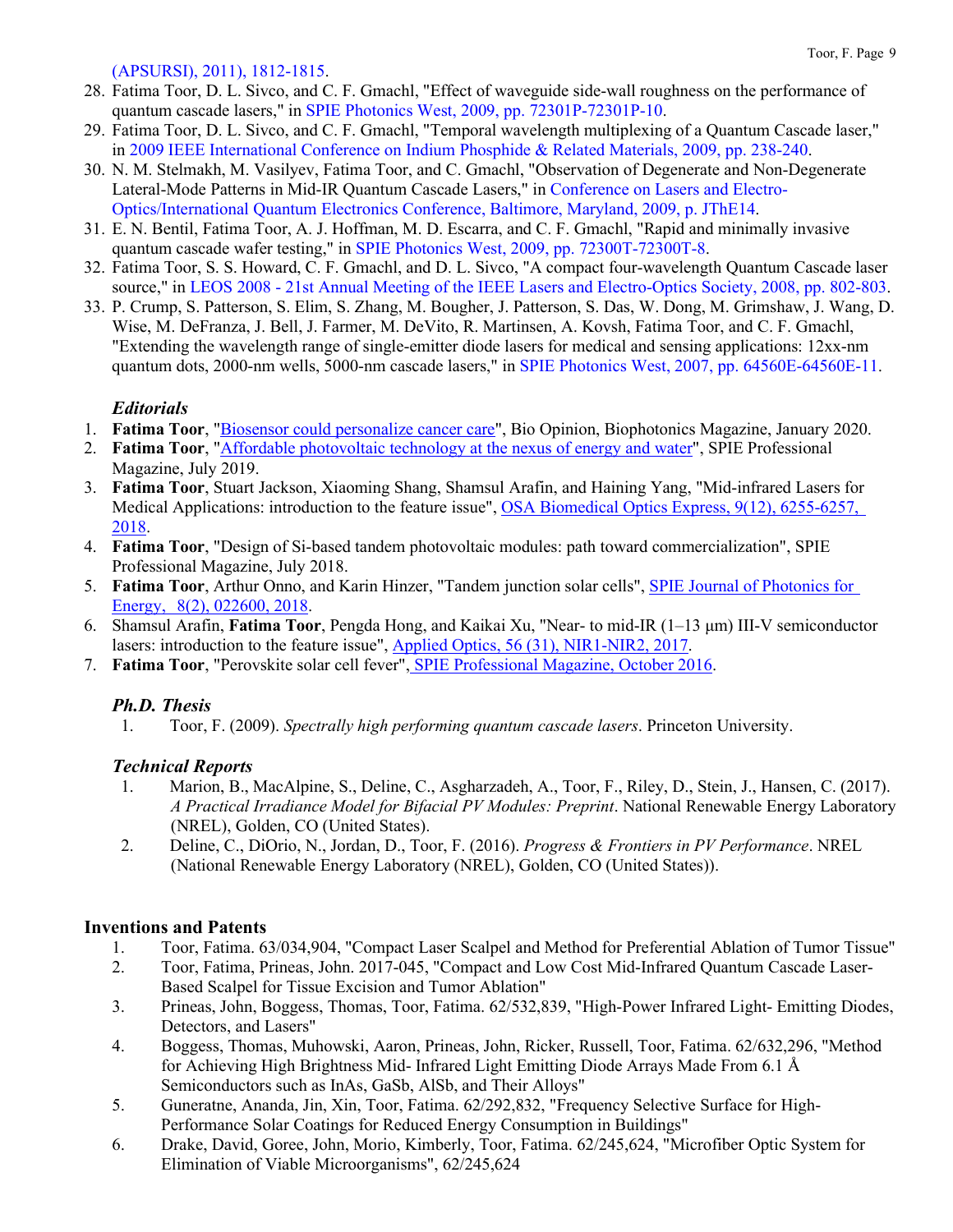- 7. Coleman, Mitchell, Toor, Fatima. 2016-151, "Infrared Quantum Cascade Laserbased Arthroscope for Diagnosis of Pre- Degenerative Osteoarthritis"
- 8. Toor, Fatima, Abramoff, Michael, Nordin, Leland, Tjossem, Paul. 2016-065, "PMMA-Based Ophthalmic Contact Lens for Prismatic Vision Correction of Esotropia"
- 9. Black, Marcie, Toor, Fatima, Salem, Aliasger. 15/243,099, "Optoelectronic cartridge for cancer biomarker detection utilizing silicon nanowire arrays"
- 10. Toor, Fatima, Davidson, Lauren. TXu 2-010-968, "MATLAB Based Analytical Model for Designing Tandem Junction Solar Cells"
- 11. Guneratne, Ananda, Toor, Fatima. 2015-146, "3D printed light trapping encapsulation films for solar cells"
- 12. Toor, Fatima, Abramoff, Michael, Guneratne, Ananda. 2015-063, "Nanostructured Metasurface Lenses for Wide- Field Retinal Imaging"
- 13. Toor, Fatima. 2015-064, "Novel Tandem Photovoltaic Solar Cell Structure: Nanostructured 'black Si' and Perovskite Absorbers"
- 14. Toor, Fatima, Salem, Aliasger. 2015-145, "OPTOelectronics and Pharmaceutics for On-demand Drug release (OPTOPOD)"
- 15. Sen Gupta, Ananya, Toor, Fatima. 2015-141, "Toxin Hounds: A Smart Sensor Approach to Air Quality Monitoring"
- 16. 8,815,104, "Copper-assisted, antireflection etching of silicon surfaces"

## *Conference Presentations*

### **Research Presentations (since UIowa appointment)**

- 1. Kevser Sahin Tiras, Markus Wohlgenannt, **Fatima Toor**, "Comparison of deposition techniques for hybrid perovskite solar cells", Bulletin of the American Physical Society, 2021/3/17.
- 2. Jacob Sindt and **Fatima Toor**, "Ray Optics Modeling to Determine the Effect of Light Trapping Coatings on Solar Cell Efficiency", College of Engineering Research Open House, University of Iowa, Iowa City, 2020.
- 3. Dan Keefe, Bingtao Gao, Anthony Rojas Chavez, Rasheid Smith, Hillel Haim, Aliasger Salem, and **Fatima Toor**, "Rapid and Inexpensive Biosensor for Sensitive and Selective Detection of COVID-19", College of Engineering Research Open House, University of Iowa, Iowa City, 2020.
- 4. Amir Asgharzadeh, Marc Abou Anoma, Adam Hoffman, Chetan Chaudhari, Sushrut Bapat, Richard Perkins, Dan Cohen, Daniel Riley, **Fatima Toor**, Ben Bourne "A Benchmark and Validation of Bifacial PV Irradiance Models", 46th IEEE PVSC Proceedings, 2019. *Finalist for the Best Student Paper Award*
- 5. Bingtao Gao, Wenqi Duan, **Fatima Toor**, "Efficiency Improvement of Planar Silicon Solar Cells Utilizing Localized Surface Plasmon Resonance of Silver Nanoparticles" 46th IEEE PVSC Proceedings, 2019.
- 6. Haoxuan You, Zach Lowery, Qinghua Wang, Ruoxing Wang, Caterina Lamuta, **Fatima Toor**, Wenzhuo Wu, Albert Ratner, and Hongtao Ding, "A Novel Laser Patterning Process for Highly Flexible Transparent Conducting Heater", 3rd World Congress on Micro and Nano Manufacturing, 2019.
- 7. Qinghua Wang, Caterina Lamuta, **Fatima Toor**, Mark Arnold, Hongtao Ding, "Laser-based Metamaterial Fabrication of Flexible THz Optics", 56th Annual Technical Meeting of the Society of Engineering Science (SES2019) Conference, 2019.
- 8. Qinghua Wang, Michaella Raglione, Huixin Wang, **Fatima Toor**, Mark A. Arnold, and Hongtao Ding, "A Novel Laser-based Metasurface Fabrication Method for Tunable THz Bandpass Optics", 14th Internationl Manufacturing Science and Engineering Conference (MSEC) by ASME, 2019.
- 9. Qinghua Wang, Avik Samanta, Scott K. Shaw, **Fatima Toor**, and Hongtao Ding, "Colorizing Hydrophobic Ti-6Al-4V Surface via High-Throughput Laser Surface Nanostructuring", 47th North American Manufacturing Research Conference (NAMRC 47), 2019.
- 10. Avik Samanta, Qinghua Wang, Gurjap Singh, Scott Shaw, **Fatima Toor**, Albert Ratner and Hongtao Ding, "Nanosecond Pulsed Laser Processing Turns Engineering Metals Antireflective and Superwetting", 47th North American Manufacturing Research Conference (NAMRC 47), 2019.
- 11. Amir Asgharzadeh, Chris Deline, Joshua Stein, **Fatima Toor**, "A Comparison Study of the Performance of South/North-facing vs East/West-facing Bifacial Modules under Diffuse Shading Conditions", 2018 World Conference on Photovoltaic Energy Conversion (WCPEC-7). *Finalist for the Best Student Paper Award*
- 12. Wenqi Duan, Bingtao Gao, K A S M Ehteshamul Haque, and **Fatima Toor**, "Performance optimization techniques for the front and back of nanostructured 'black silicon' solar cells", 2018 World Conference on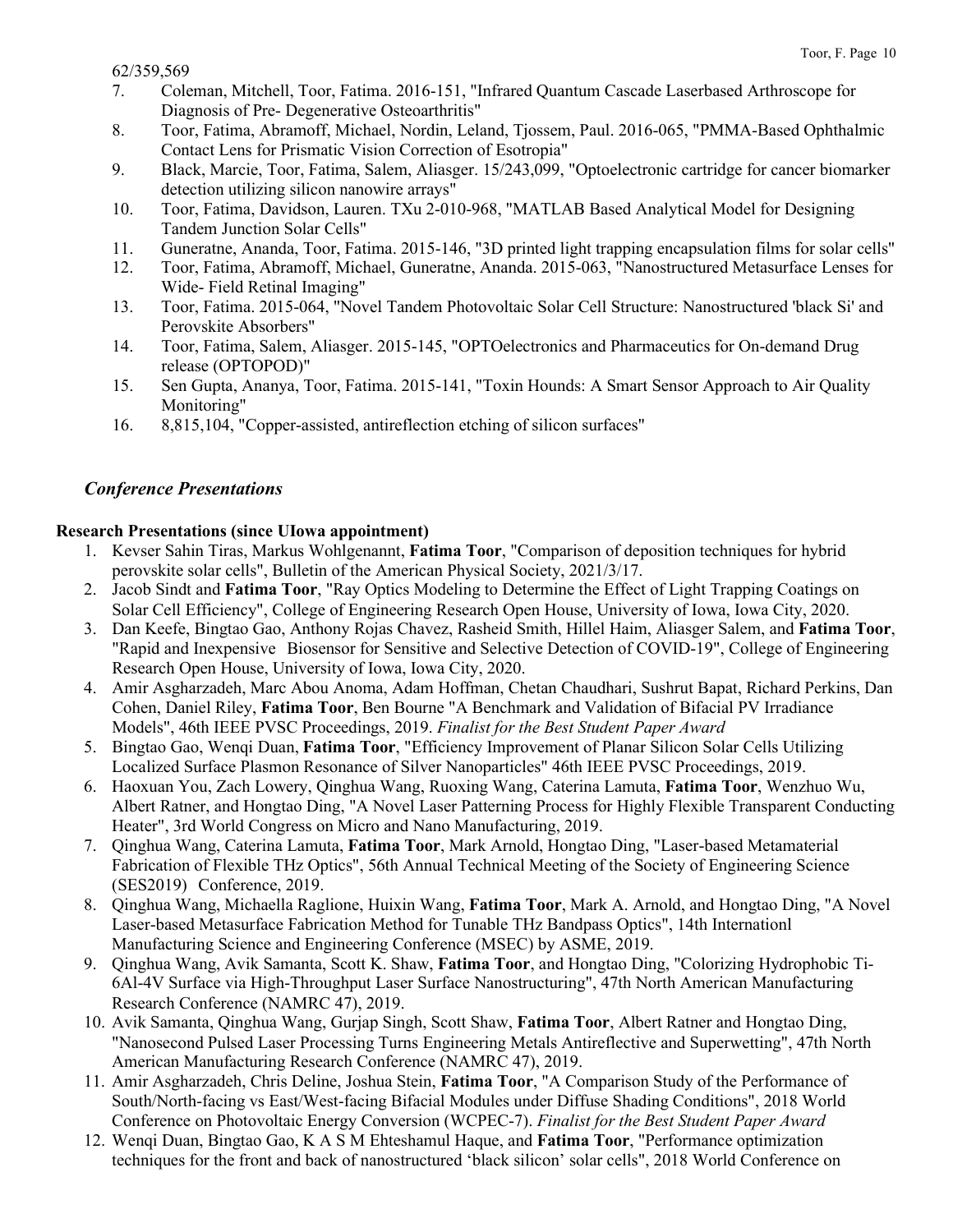Photovoltaic Energy Conversion (WCPEC-7). *Finalist for the Best Student Poster Award*

- 13. Xinxin Li, K. Zhang, J. Treu, L. Stampfer, G. Koblmueller, **F. Toor**, J.P. Prineas, "InAs NWs on Si(111) Substrate for Infrared Light Emitting Diodes", MIOMD4-MoA9, 14th International Conference on Mid-IR Optoelectronics: Materials and Devices MIOMD-XIV, 2018.
- 14. Xinxin Li, Kailing Zhang, **Fatima Toor**, Gregor Koblmueller, and John P. Prineas, "Radiative and Nonradiative Recombination Coefficients of InAs/InAlAs Core-shell Nanowires" CLEO: Science and Innovations, JW2A. 125, 2018.
- 15. Qinghua Wang, Bao-jia Li, **Fatima Toor**, Hongtao Ding, "A novel laser-based metasurface fabrication (LMF) process for transparent conducting surfaces", Paper # M303, The International Congress on Applications of Lasers & Electro-Optics (ICALEO), 2018.
- 16. Wenqi Duan, Bingtao Gao, Hui Zhi, Gregory LeFevre, **Fatima Toor**, "High Sensitivity Silicon Nanowire Biosensor for Estrogen Detection in Water Streams", College of Engineering Research Open House, University of Iowa, Iowa City, 2018 - *Winner of the Best Graduate Poster Award!*
- 17. Joshua Deutsch, Aaron Silva, **Fatima Toor**, "Mie Scattering based Analytical Model to Compute Plasmon Resonances of Metal Nanoparticles", College of Engineering Research Open House, University of Iowa, Iowa City, 2018 - *Winner of the Best Undergraduate Poster Award!*
- 18. Amir Asgharzadeh Shishavan, Chris Deline, Joshua Stein, **Fatima Toor**, "Impact of Diffuse Shading Conditions on the Performance of Bifacial PV Modules", College of Engineering Research Open House, University of Iowa, Iowa City, 2018 - *Winner of the People's Choice Poster Award (3rd place out of 111 posters)*
- 19. Aaron Silva, Wenqi Duan, **Fatima Toor**, "Enhanced Absorption of Nano-Textured Silicon through Silver Nanoparticle Decoration", College of Engineering Research Open House, University of Iowa, Iowa City, 2018.
- 20. Alex Walhof, Kailing Zhang, John Prineas, **Fatima Toor**, "InAs Nanowires for Infrared Optics: Selective Area Epitaxy Growth and Capacitance-Voltage Devices", College of Engineering Research Open House, University of Iowa, Iowa City, 2018.
- 21. Bingtao Gao, Wenqi Duan, **Fatima Toor**, "Electrical and Optical Performance Optimization of Nanostructured "Black Silicon" Solar Cells", College of Engineering Research Open House, University of Iowa, Iowa City, 2018.
- 22. Clarissa Dietz\*, Wenqi Duan, **Fatima Toor**, "Sol-gel films for biosensors:Process Development and Characterization of Morphology and Optical Properties"
- 23. Seth Lopez,\* Jianchao Xu\*, Bingtao Gao, Scott Shaw, **Fatima Toor**, "Exploring Electronic Properties of Ionic Liquids to Improve Components in Solar Cells, Organic Light Emitting Diodes, and Optical Sensors", College of Engineering Research Open House, University of Iowa, Iowa City, 2018.
- 24. Suram Liyanage\*, Constance Erickson\*, Rebecca Dodd, Munir Tanas, Ben Miller, **Fatima Toor**, "Analysis of Human and Animal Soft Tissue Sarcoma in the Mid-infrared utilizing an FTIR Spectrometer", College of Engineering Research Open House, University of Iowa, Iowa City, 2018.
- 25. Xin Jin, **Fatima Toor**, "Development of a broadband visible spectrum metal-dielectric metamaterial film for solar window coating applications", College of Engineering Research Open House, University of Iowa, Iowa City, 2018.
- 26. Hansen, C. W., Gooding, R., Guay, N., Riley, D. M., Kallickal, J., Ellibee, D., Asgharzadeh, A., Marion, B., **Toor, F.**, Stein, J. S. (2017). A detailed model of rear-side irradiance for bifacial PV modules. 2017 IEEE Photovoltaics Specialists Conference., Washington DC, USA.
- 27. Asgharzadeh, A., Lubenow, T., Sink, J., Marion, B., Deline, C., Hansen, C., Stein, J., **Toor, F.** (2017). Analysis of the Impact of Installation Parameters and System Size on Bifacial Gain and Energy Yield of PV Systems. 2017 IEEE 44th Photovoltaic Specialists Conference (PVSC), Washington DC, USA.
- 28. Stein, J. S., Riley, D., Lave, M., Hansen, C., Deline, C., **Toor, F.** (2017). Outdoor Field Performance from Bifacial Photovoltaic Modules and Systems. 44th IEEE Photovoltaic Specialist Conference, Washington DC, USA.
- 29. Joshua S. Stein, Daniel Riley, Matthew Lave, Chris Deline, **Fatima Toor**, Clifford Hansen, "Outdoor Field Performance from Bifacial Photovoltaic Modules and Systems", 33rd EU PVSEC Proceedings, 2017.
- 30. Clifford Hansen, Daniel Riley, Matthew Lave, Chris Deline, Amir Asgharzadeh, **Fatima Toor**, Joshua Stein, "A Detailed Performance Model for Bifacial PV Modules", 33rd EU PVSEC Proceedings, 2017.
- 31. Zhang, K., Ray, V., Herrera-Fierro, P., Sink, JR, **Toor, F.**, Prineas, J. (2017). Selective-area growth of InAs nanowire arrays on Si3N4/Si (111) by molecular beam epitaxy. Quantum Dots and Nanostructures: Growth, Characterization, and Modeling XIV (vol. 10114, pp. 1011419).
- 32. Wenqi Duan, **Fatima Toor**, "Surface characterization of nanostructured 'black silicon' using impedance spectroscopy", SPIE Optics and Photonics Conference, 2016.
- 33. Logan Nichols, Wenqi Duan, **Fatima Toor**, "Thermal characterization of nanoporous 'black silicon' surfaces",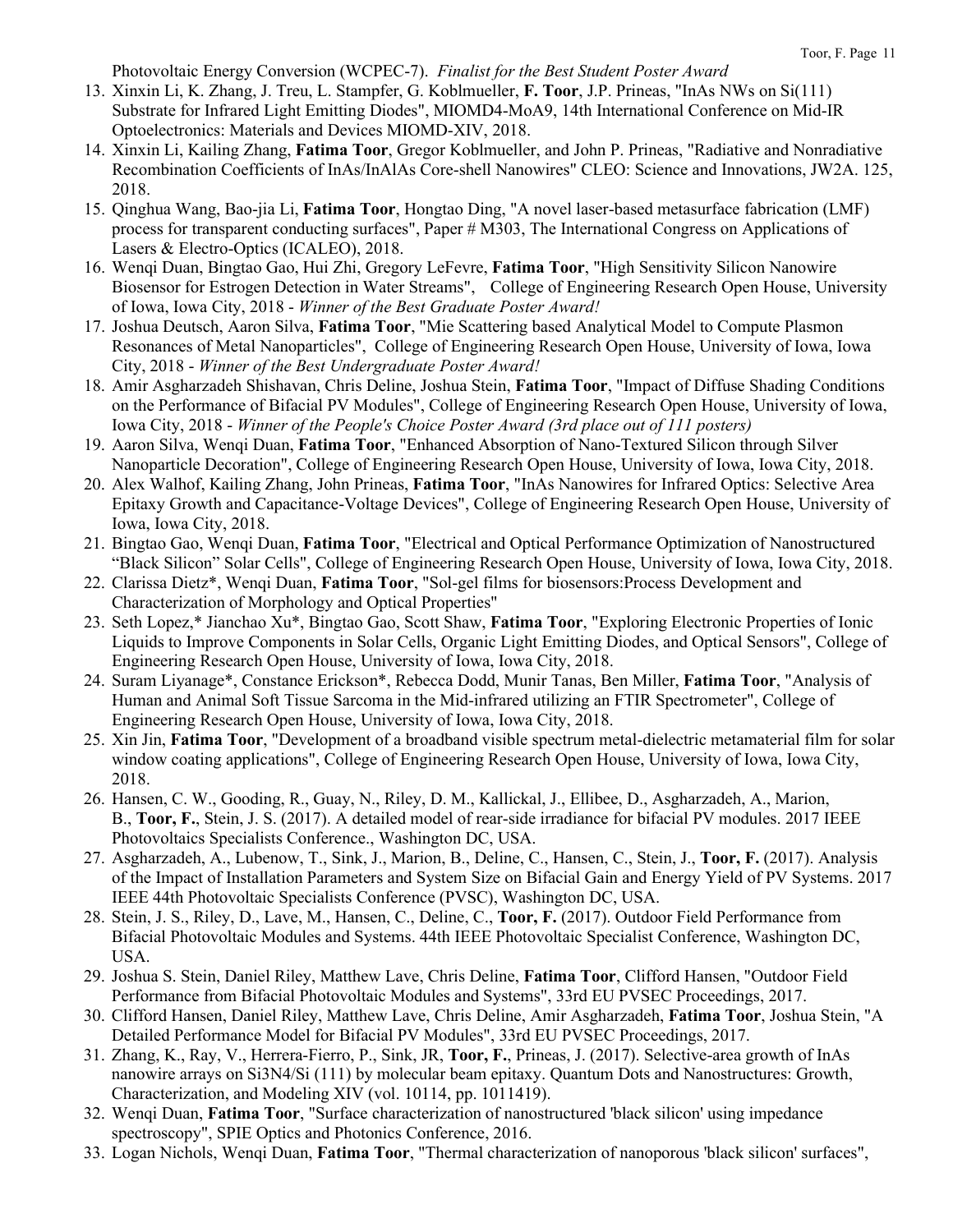SPIE Optics and Photonics Conference, 2016.

- 34. Amir Asgharzadeh, Leland J. Nordin, Paul J. H. Tjossem, Michael D. Abràmoff, **Fatima Toor**, "PMMA based ophthalmic contact lens for vision correction of strabismus", SPIE Optics and Photonics Conference, 2016.
- 35. Wenqi Duan, **Fatima Toor**, Munir Tanas, Ben Miller, Michael Henry, and Mohammed Milhem, "Virtual frozen section assessment of surgical margins in sarcoma resection specimens by Fourier Transform Infrared (FTIR) spectroscopy", 9th Holden Comprehensive Cancer Center Retreat, 2016.
- 36. Amir Asgharzadeh, Eric Forseman, and **Fatima Toor**, "Performance Analysis of Photovoltaic Systems Installed at The University of Iowa Humid Continental Climate Zone: Modeling and Measurements from 2011 to 2014.", 43rd IEEE PVSC Conference, 2016.
- 37. Clifford W. Hansen, Chris Deline, Sara MacAlpine, Bill Marion, Amir Asgharzadeh, **Fatima Toor**, Joshua S. Stein, "Analysis of Irradiance Models for Bifacial PV Modules.", 43rd IEEE PVSC Conference, 2016.
- 38. Chris Deline, Sara MacAlpine, Bill Marion, **Fatima Toor**, Amir Shishavan, and Joshua S. Stein, "Evaluation and Field Assessment of Bifacial Photovoltaic Module Power Rating Methodologies.", 43rd IEEE PVSC Conference, 2016.
- 39. Lauren Davidson, **Fatima Toor**, "Design optimization of thin-film/wafer-based tandem junction solar cells using analytical modeling", SPIE OPTO 9743-22, 2016.
- 40. **Fatima Toor**, Ananda Carl Guneratne, Marina Temchenko, "Metal-dielectric frequency selective surface for high performance solar window coatings", SPIE OPTO 9756-63, 2016.
- 41. **Fatima Toor**, Ananda Carl Guneratne, "Modeling refractive metasurfaces in series as a single metasurface", SPIE OPTO 9756-11, 2016.
- 42. Amir Asgharzadeh, Eric Forseman, and **Fatima Toor**, "Performance Analysis of Photovoltaic Systems Installed at The University of Iowa Humid Continental Climate Zone: Modeling and Measurements from 2011 to 2014.", 43rd IEEE PVSC Conference, 2016.
- 43. Joshua Larson, **Fatima Toor**, "Optical design of a compact near-infrared multispecies gas sensor," 2016 APS March Meeting, Baltimore, MD. (March 14, 2016).
- 44. Ella Wassweiler, John Prineas, **Fatima Toor**, "Towards the design of high performance IR photonics: Optical analysis of textured gallium antimonide surfaces," 2016 American Physical Society, Baltimore, MD. (March 14, 2016).
- 45. **Fatima Toor**, Ananda Guneratne, Marina Temchenko, "Metal-dielectric frequency selective surface for high performance solar window coatings," 2016 SPIE Photonics West, San Francisco, CA. (February 18th, 2016).
- 46. Lauren Davidson, **Fatima Toor**, "Design optimization of thin-film/wafer-based tandem junction solar cells using analytical modeling," 2016 SPIE Photonics West, San Francisco, CA. (February 16th, 2016).
- 47. **Fatima Toor**, Ananda Guneratne, "Modeling refractive metasurfaces in series as a single metasurface," 2016 SPIE Photonics West, San Francisco, CA. (February 15th, 2016)
- 48. **Fatima Toor**, "High Performance Solar Cells and Coatings using Optical Metamaterials" Optical Science and Technology Center Annual Symposium, University of Iowa, Iowa City, 2015. (Invited)
- 49. Ananda Guneratne and **Fatima Toor**, "Nanostructured Selectively Reflecting Surfaces for Solar Applications", Optical Science and Technology Center Annual Symposium, University of Iowa, Iowa City, 2015.
- 50. Jason W. Ryan and **Fatima Toor**, "Automation of a C-V Measurement System using LabView for Semiconductor Analysis", College of Engineering Research Open House, University of Iowa, Iowa City, 2015
- 51. Eric M. Gansemer and **Fatima Toor**, "Design optimization of a Si/Perovskite Tandem Solar Cell", College of Engineering Research Open House, University of Iowa, Iowa City, 2015.
- 52. Ananda Guneratne and **Fatima Toor**, "Nanostructured Selectively Reflecting Surfaces for Solar Applications", College of Engineering Research Open House, University of Iowa, Iowa City, 2015.
- 53. **Fatima Toor**, "High Performance Optoelectronics for Chemical Sensing and Energy Generation Applications" Spring 2015 Grinnell College Physics Symposium, Grinnell College, Grinnell, Iowa, 2015.
- 54. **Fatima Toor**, "High Performance Optoelectronics for Chemical Sensing Applications", Department of Chemistry Spring Physical and Environmental Seminar Series, Chemistry Department, University of Iowa, Iowa City, 2015. (Invited)
- 55. **Fatima Toor**, "High Performance Optoelectronics for Chemical Sensing and Energy Generation Applications", Fall 2014 Graduate Research Seminar, Electrical and Computer Engineering Department, University of Iowa, Iowa City, 2014.
- 56. **Fatima Toor**, "Engineering Physics for Designing Multi-Colored Light Sources and Detectors", Physics and Astronomy Department, University of Iowa, Iowa City, 2014.
- 57. **Fatima Toor**, "High Performance Optoelectronics for Chemical Sensing and Energy Generation Applications",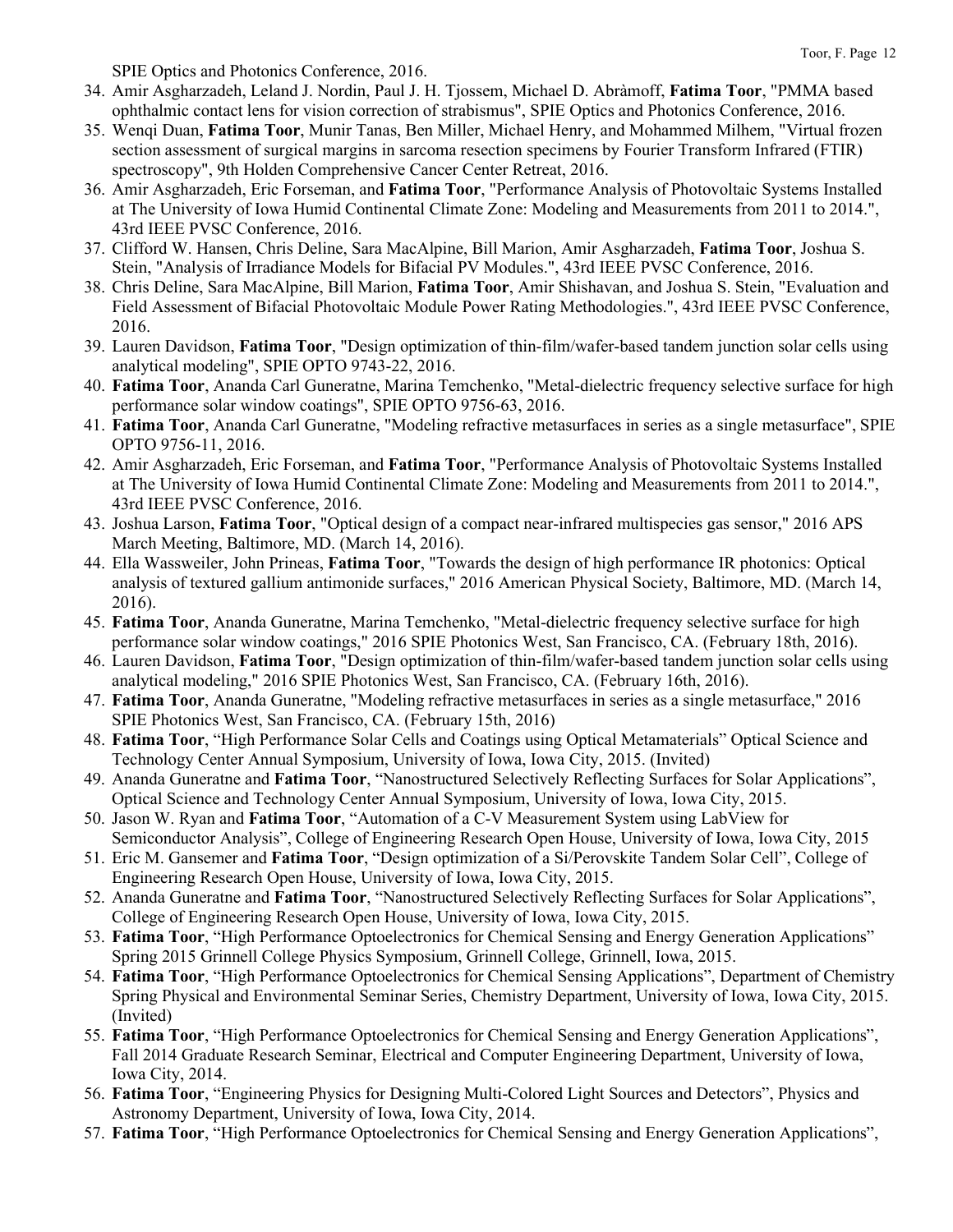Optical Science and Technology Center Symposium, University of Iowa, Iowa City, 2014. **Research Presentations (prior to UIowa appointment)**

- 50. **Fatima Toor**, "\$1/W System Price: How Bifacial Modules will Beat the Needed Efficiency and Cost Targets", Bifacial Photovoltaic Workshop, Chambery, France, 2014. (Invited)
- 51. **Fatima Toor,** "PV Innovation: A Global and Local Perspective", SEMI Texas Fall Outlook, Austin, TX, 2013. (Invited)
- 52. **Fatima Toor**, "Innovation as the key solution to surviving in the PV industry shakeout", PV Rollout Conference, Georgia, GA, 2013.
- 53. **Fatima Toor**, "Strategies to survive the treacherous PV industry market conditions", PV Japan, Tokyo, Japan, 2012. (Invited)
- 54. **Fatima Toor**, "Key issues and innovations in photovoltaic metallization", 2012 Radtech Technical Conference, Chicago, IL, 2012. (Invited)
- 55. **Fatima Toor**, "Searching for game changers: sorting through next generation photovoltaic technologies that drive down \$/W", IMAPS NE 39<sup>th</sup> Symposium and Expo, Marlborough, MA, 2012. (Invited)
- 56. **Fatima Toor**, "Opportunities in the turbulent photovoltaic equipment market", Webinar, December 2012.
- 57. **Fatima Toor**, "Readying for solar's renaissance: Tomorrow's winners of today's PV innovation", Webinar, June 2012.
- 58. Jihun Oh, **Fatima Toor**, Hao-Chih Yuan and Howard Branz, ""High efficiency black Si solar cells with no antireflection coating", Proceedings of 21<sup>st</sup> Workshop on Crystalline Silicon Solar Cells & Modules: Materials and Process, Breckenridge, CO, 2011.
- 59. **Fatima Toor**, Matthew R. Page, Howard M. Branz and Hao-Chih Yuan, "17.1%-efficient multi-scale-textured black silicon solar cells without dielectric antireflection coating", 37<sup>th</sup> IEEE Photovoltaic Specialists Conference, Seattle, WA, 2011.
- 60. Zhihao Jiang, Seokho Yun, **Fatima Toor**, Douglas Werner and Theresa Mayer, "Experimental demonstration of a conformal optical metamaterial absorber", IEEE AP-S International Symposium on Antennas and Propagation and 2011 USNC/URSI National Radio Science Meeting, Spokane, WA, 2011.
- 61. **Fatima Toor,** William B. Nemeth, Matthew R. Page, Qi Wang, Howard M. Branz and Hao-Chih Yuan, "Efficient black silicon solar cells with multi-scale surface texture", 2011 APS March Meeting, Dallas, TX, 2011.
- 62. **Fatima Toor**, Falah Hasoon, Matthew Page, William Nemeth, Qi Wang, Bobby To, Howard Branz, Hao-Chih Yuan, "Optical and electrical characteristics of pyramid-textured black silicon solar cells", MRS Workshop Series Fall 2010 Topic B: Photovoltaic Materials and Manufacturing Issues, Denver, CO, 2010.
- 63. Zhihao Jiang, Seokho Yun, **Fatima Toor**, Douglas Werner and Theresa S. Mayer, "Design, fabrication and characterization of wide-angle polarization-insensitive optical metamaterial absorbers", MRS Fall 2010 Meeting, Boston, MA, 2010.
- 64. Zhihao Jiang, **Fatima Toor**, Seokho Yun, Zikri Bayraktar, Xiande Wang, Douglas Werner, Theresa Mayer and Ping Werner, "Metamaterial absorbers with wide-angle polarization-insensitive multiband properties for RF through mid-infrared applications", Fourth International Congress on Advanced Electromagnetic Materials in Microwaves and Optics, Karlsruhe, Germany, 2010. (Invited)
- 65. Rafal Lewicki, Anatoliy Kosterev, **Fatima Toor**, Yu Yao, Claire Gmachl, Xiaojun Wang, Mary Fong, Frank K. Tittel "Laser absorption spectroscopy based on a 7.74  $\mu$ m quantum cascade laser source for UF<sub>6</sub> analytical enrichment measurements", SPIE Photonics West Conference, San Francisco, CA, 2010.
- 66. **Fatima Toor**, Scott Howard, Deborah L. Sivco and Claire F. Gmachl "Four-wavelength quantum cascade laser source for compact medical and environmental sensors", Bernard M. Gordon Center for Subsurface Sensing and Imaging Systems Research and Industrial Collaboration Conference, Northeastern University, Boston, MA, 2009.
- 67. **Fatima Toor**, Deborah L. Sivco and Claire F. Gmachl, "Temporal wavelength multiplexing of a quantum cascade laser", Indium Phosphide and Related Materials (IPRM) Conference, Newport Beach, CA, 2009.
- 68. Nikolai Stelmakh, Michael Vasilyev, **Fatima Toor** and Claire F. Gmachl, "Degenerate and non-degenerate lateral mode patterns in mid-IR quantum cascade lasers", CLEO/QELS Conference, Baltimore, MD, 2009.
- 69. **Fatima Toor**, Deborah L. Sivco and Claire F. Gmachl, "Temporal wavelength multiplexing of a quantum cascade laser", APS March Meeting, Pittsburgh, PA, 2009.
- 70. **Fatima Toor**, Deborah L. Sivco and Claire F. Gmachl, "Effect of waveguide side-wall roughness on the performance of quantum cascade lasers", SPIE Photonics West, San Jose, CA, 2009.
- 71. Ekua N. Bentil, **Fatima Toor**, Anthony J. Hoffman, Matthew D. Escarra and Claire F. Gmachl, "Rapid and minimally invasive quantum cascade wafer testing", SPIE Photonics West, San Jose, CA, 2009.
- 72. Nikolai Stelmakh, Michael Vasilyev, **Fatima Toor** and Claire F. Gmach, "Lateral mode structure of wide-ridge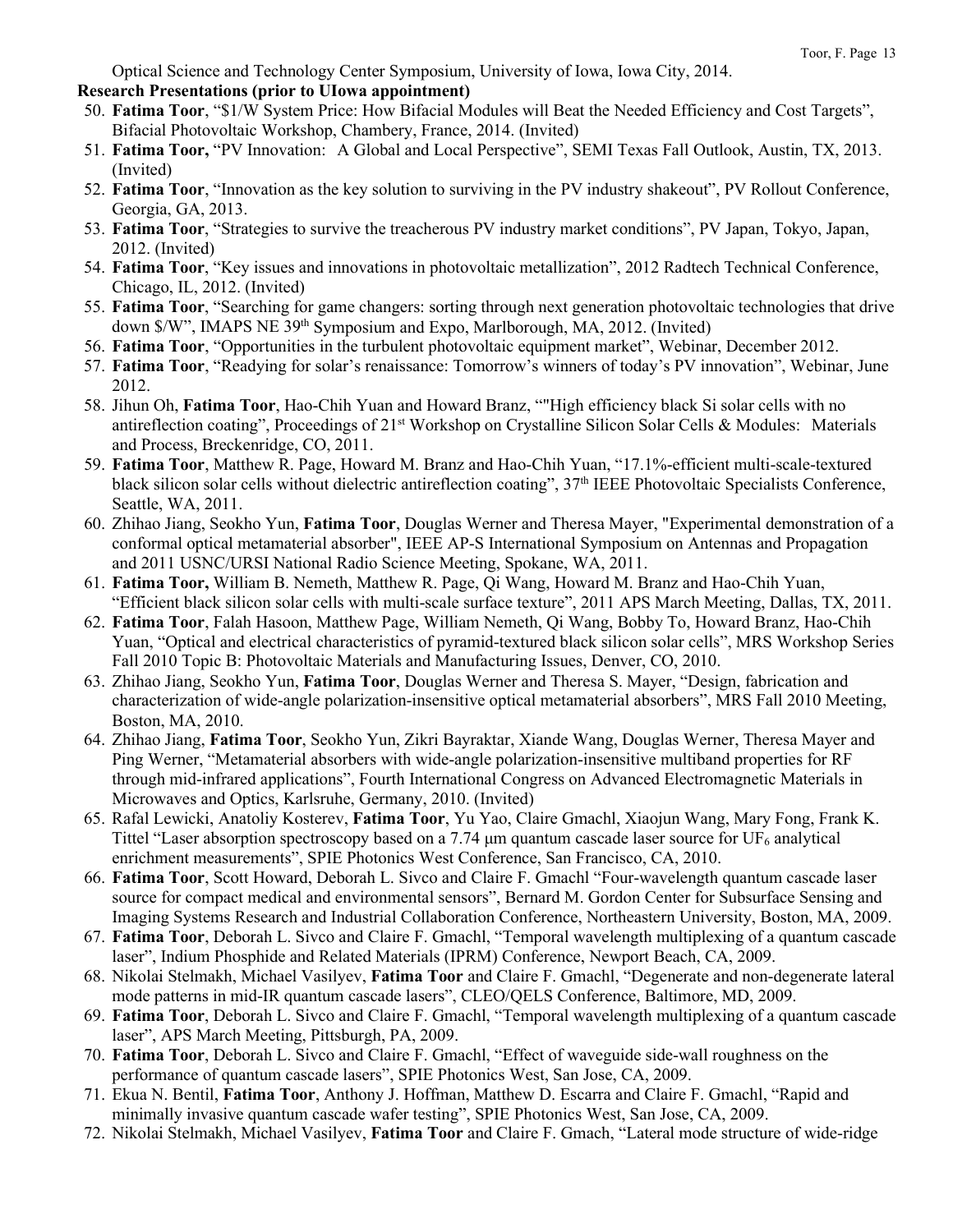quantum cascade lasers", 39<sup>th</sup> Winter Colloquium of the Physics of Quantum Electronics, Snowbird, UT, 2009.

- 73. **Fatima Toor**, Scott Howard, Deborah L. Sivco, and Claire F. Gmachl, "A compact four-wavelength quantum cascade laser source", IEEE LEOS Meeting, New Port Beach, CA, 2008.
- 74. Ekua N. Bentil, **Fatima Toor**, Anthony Hoffman and Claire F. Gmachl, "Quantum cascade laser wafer testing using intersubband optical absorption and emission spectroscopy", International Quantum Cascade Lasers School & Workshop, Monte Verita, Switzerland, 2008.
- 75. **Fatima Toor**, Deborah L. Sivco and Claire F. Gmachl, "Effects of waveguide side-wall roughness on quantum cascade laser performance", MIRTHE Summer School, Johns Hopkins University, Baltimore, MD, 2008.
- 76. Ekua N. Bentil, **Fatima Toor**, Anthony J. Hoffman, Matthew D. Escarra and Claire F. Gmachl, "Rapid and minimally invasive quantum cascade wafer testing", MIRTHE Summer School, Johns Hopkins University, Baltimore, MD, 2008.
- 77. **Fatima Toor**, Hao E. Liu, Deborah L. Sivco and Claire F. Gmachl, "Effects of waveguide side-wall roughness on quantum cascade laser performance", APS March Meeting, New Orleans, LA, 2008.
- 78. **Fatima Toor**, Scott S. Howard, Deborah L. Sivco and Claire F. Gmachl**,** "Four-wavelength quantum cascade laser source for compact spectroscopic systems", APS March Meeting, New Orleans, LA, 2008.
- 79. **Fatima Toor**, Scott S. Howard, Deborah L. Sivco and Claire F. Gmachl**,** "Four-wavelength quantum cascade laser source for compact spectroscopic systems", PRISM/PCCM/MIRTHE/CNSA Symposium, Princeton, NJ, 2008.
- 80. Ekua N. Bentil, **Fatima Toor**, Zhijun Liu and Claire F. Gmachl, "Quantum cascade laser wafer testing using intersubband optical absorption and emission spectroscopy", PRISM/PCCM/MIRTHE/CNSA Symposium, Princeton, NJ, 2008.
- 81. **Fatima Toor**, Scott S. Howard, Deborah L. Sivco and Claire F. Gmachl, "Four-wavelength quantum cascade laser source for compact spectroscopic systems", MIRTHE Summer School, Princeton University, Princeton, NJ, 2007.
- 82. **Fatima Toor**, Kale Franz, Anthony Hoffman, Scott Howard, Daniel Wasserman, Claire Gmachl, Kuen-Ting Shiu, Stephen R. Forrest, Alexey Belyanin and Deborah .L. Sivco, "Novel QC laser designs for multi-wavelength operation: (i) Difference Frequency Generation (DFG), (ii) Dual Active Cores, and (iii) Cascaded QC lasers", PRISM/PCCM/MIRTHE Symposium, Princeton, NJ, 2007.
- 83. **Fatima Toor**, Yves Martin, Theodore Van Kessel and Matthew Colburn, "Imprint Lithography", IBM Co-op Research Symposium, IBM T.J. Watson Research Labs, Yorktown Heights, NY, 2004.
- 84. **Fatima Toor**, Dominick Posillico and Ron Nunes, "Process Optimization for Negative Photoresists", IBM Co-op Research Symposium, IBM T.J. Watson Research Labs, Yorktown Heights, NY, 2003.

## **SERVICE**

#### **Profession**

| $2021$ - Present | SPIE the international society for optics and photonics, Publications Committee, Member    |
|------------------|--------------------------------------------------------------------------------------------|
| $2020$ - Present | U.S. DOE Technology Commercialization Fund, Reviewer, Grant Proposals                      |
| $2019$ - Present | Natural Sciences and Engineering Research Council of Canada, Discovery Grants (Member,     |
|                  | Electrical Engineering Subgroup), Reviewer, Grant Proposals                                |
| $2018$ - Present | SPIE the international society for optics and photonics, Associate Editor SPIE Journal of  |
|                  | Photonics for Energy, Editorial Board                                                      |
| $2016$ - Present | U.S. DOE Basic Energy Sciences, Reviewer, Grant Proposals                                  |
| $2016$ - Present | National Science Foundation, EPMD, STTR, SBIR, IIBR, HDR-DRISE, Reviewer, Grant            |
|                  | Proposals                                                                                  |
| $2008$ - Present | APS, SPIE, IEEE, ACS, MRS, Reviewer, Publications, Reviewer for Physica Status Solidi A:   |
|                  | Applications and Materials Science, Langmuir, IEEE Journal of Photovoltaics, ACS Journal   |
|                  | of Applied Electrochemistry, Progress in Photovoltaics, OSA Optics Express, OSA Biomedical |
|                  | Optics Express, SPIE Journal of Photonics for Energy, Solar Energy, RSC Energy &           |
|                  | Environmental Science, Journal of Applied Physics D, Semiconductor Science and Technology  |
|                  | Journal, Superlattices and Microstructures Journal                                         |
| $2018 - 2020$    | Optical Society of America, Technical Group Development Chair, Board of Directors          |
| $2018 - 2019$    | University of Iowa Solar Car Team, Board of Advisors                                       |
| $2018 - 2019$    | 2019 Photonics North Conference, Green Photonics, Energy and Related Technologies, Co-     |
|                  | Chair                                                                                      |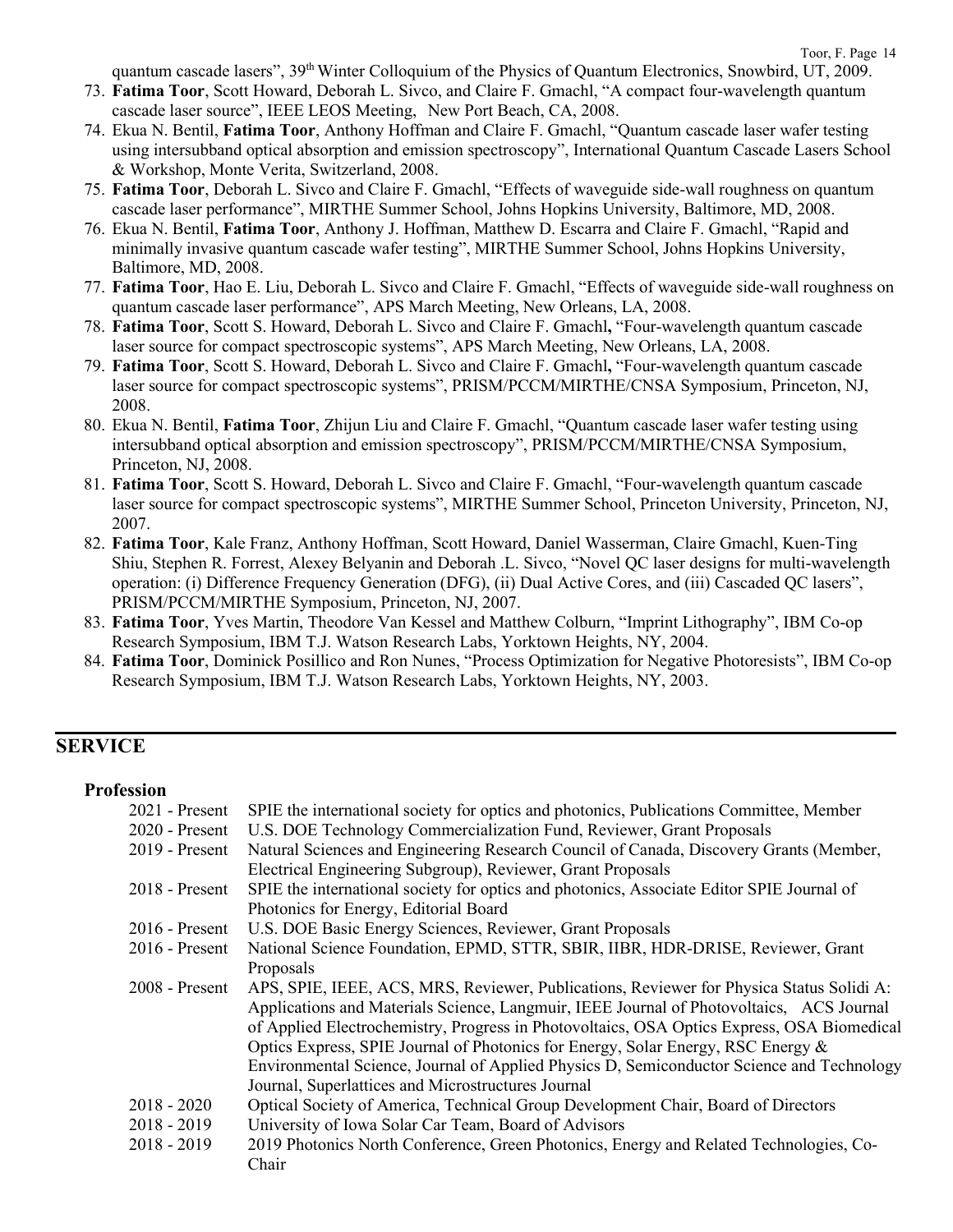| $2018 - 2019$ | SPIE the international society for optics and photonics, SPIE JPE Special Section on Solar<br>Energy Solutions for Electricity and Water Supply in Rural Areas, Editor                                                                                                                                                                                                                               |
|---------------|------------------------------------------------------------------------------------------------------------------------------------------------------------------------------------------------------------------------------------------------------------------------------------------------------------------------------------------------------------------------------------------------------|
| 2019          | National Defense Science and Engineering Graduate (NDSEG) Fellowships, Graduate<br>Fellowships, Reviewer, Grant Proposals                                                                                                                                                                                                                                                                            |
| $2016 - 2019$ | Optical Society of America, Laser Systems Technical Group, Chair                                                                                                                                                                                                                                                                                                                                     |
| 2018          | Optical Society of America, Lead Feature Editor OSA Biomedical Optics Express Journal:<br>"Mid-infrared lasers for medical applications"                                                                                                                                                                                                                                                             |
| 2018          | Optical Society of America, Volunteer                                                                                                                                                                                                                                                                                                                                                                |
| 2018          | Natural Sciences and Engineering Research Council of Canada, Strategic Partnership Grant<br>Project, Reviewer, Grant Proposals                                                                                                                                                                                                                                                                       |
| $2016 - 2018$ | SPIE the international society for optics and photonics, Guest Editor for Special Section of the<br>SPIE Journal of Photonics for Energy (JPE) on Tandem Junction Solar Cells, Editor,<br>https://www.spiedigitallibrary.org/journals/journal-of-photonics-for-energy/volume-8/issue-<br>02/022600/Special-Section-Guest-Editorial-Tandem-Junction-Solar-<br>Cells/10.1117/1.JPE.8.022600.full?SSO=1 |
| 2018          | National Defense Science and Engineering Graduate (NDSEG) Fellowships, Graduate<br>Fellowships, Reviewer, Grant Proposals                                                                                                                                                                                                                                                                            |
| 2017          | 2017 Photonics North Conference, Green Photonics, Energy and Related Technologies, Co-<br>Chair                                                                                                                                                                                                                                                                                                      |
| 2017          | Lead Feature Editor for OSA Applied Optics Journal: Near- to mid-IR (1-13 µm) III-V<br>Semiconductor Lasers, Editor                                                                                                                                                                                                                                                                                  |

| Department       |                                                                                                                          |
|------------------|--------------------------------------------------------------------------------------------------------------------------|
|                  | 2018 - Present CCOM – Department Search Committee, Member                                                                |
| $2014$ - Present | Undergraduate Committee, Member                                                                                          |
| $2017 - 2018$    | 2017-2018 ECE Senior Design Mentor, Advised a group of four ECE students on the                                          |
|                  | development of an automated Light-Current-Voltage setup using Labview for laser and LED<br>measurements in the Toor lab. |
| $2016 - 2017$    | <b>ECE Faculty Secretary</b>                                                                                             |

# **College**

|             | 2018 - Present CON - Strategic Leadership Team, Member                          |
|-------------|---------------------------------------------------------------------------------|
|             | 2018 - Present CON - Strategic Leadership Team, Member                          |
| 2017 - 2018 | 2017-2018 BME Senior Design Mentor, Advised a group of four BME students on the |
|             | electromagnetic simulations of UV light for an innovative dental file.          |
|             |                                                                                 |

## **University**

| CON - Strategic Leadership Team, Steering Committee                                         |
|---------------------------------------------------------------------------------------------|
| CON - Technology Committee, Board of Advisors                                               |
| WISE Advisory Board, Member                                                                 |
| 2017 Women's Conference University of Iowa, Member                                          |
| 2018 Women's Conference University of Iowa, Member                                          |
| 2019 Women's Conference University of Iowa, Member                                          |
| IP Enhancement Project Sponsored by OVPR's Office, Researcher, UV dental file project       |
| where I provide expertise on the photonics aspects of the prototype development.            |
| <b>CGRER Grant Reviewer, Reviewer, Grant Proposals</b>                                      |
| Microscopy Equipment Evaluation Committee for CMRF, Member                                  |
| 2018 Honors Scholarship, Reviewer                                                           |
| TEConomy Medical Device Advising Group Organized by the OVPR's Office, Member,              |
| Gather insight from the group members regarding opportunities for advancing the Medical     |
| Device platform, areas of focus and specific potential at UI, and preliminary discussion of |
| potential strategy and action areas.                                                        |
| Judge for the Fall Undergraduate Research Festival                                          |
|                                                                                             |